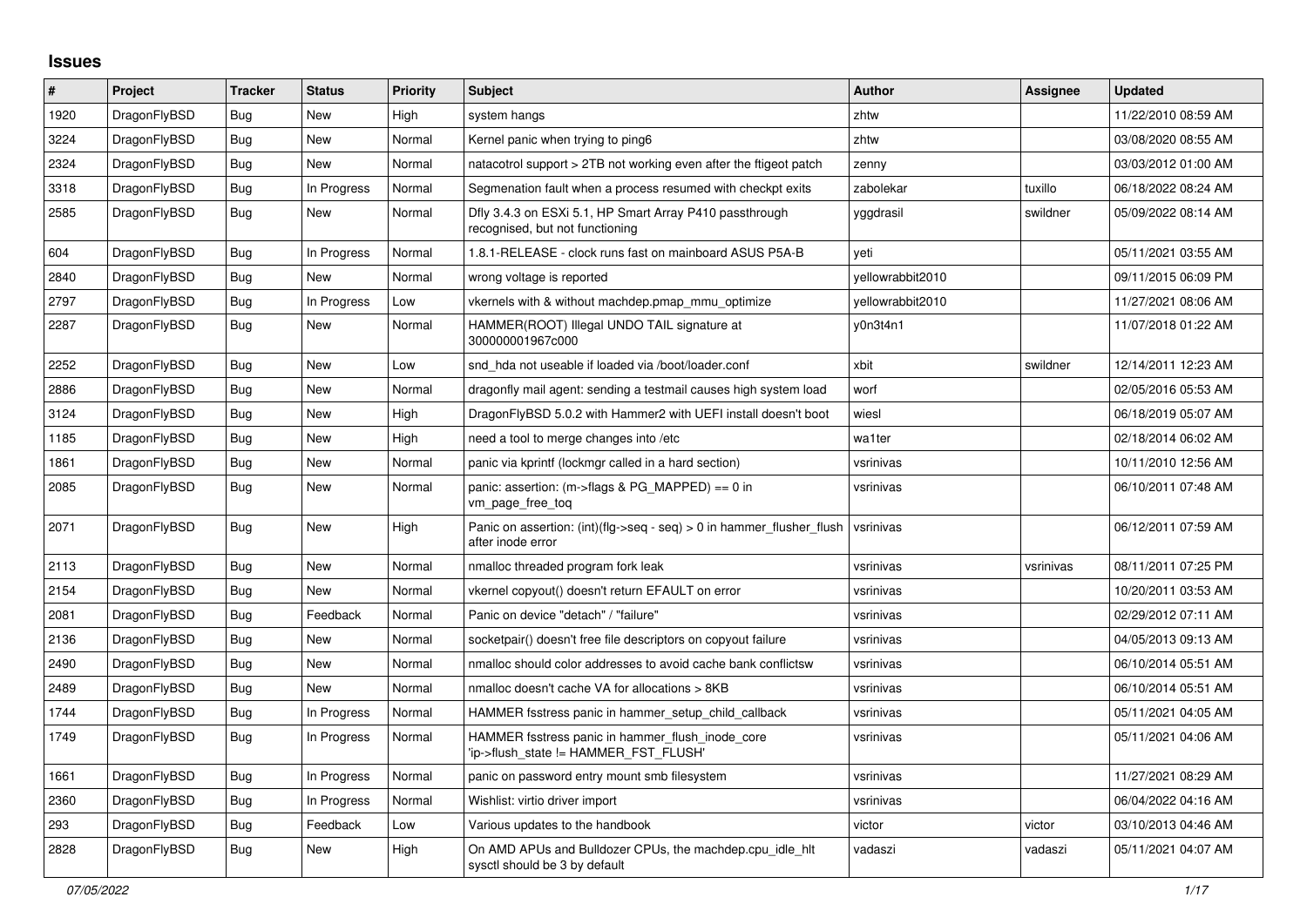| #    | Project      | <b>Tracker</b> | <b>Status</b> | <b>Priority</b> | <b>Subject</b>                                                                                            | <b>Author</b> | Assignee | <b>Updated</b>      |
|------|--------------|----------------|---------------|-----------------|-----------------------------------------------------------------------------------------------------------|---------------|----------|---------------------|
| 1959 | DragonFlyBSD | <b>Bug</b>     | New           | Normal          | DFBSD v2.9.1.422.gc98f2 - Panic during boot - IPv6 and PF                                                 | tuxillo       |          | 01/13/2011 03:37 AM |
| 2078 | DragonFlyBSD | <b>Bug</b>     | New           | Normal          | DFBSD i386 v2.11.0.201.g3ed2f - Panic during installworld into a<br>vn0 device                            | tuxillo       |          | 05/19/2011 07:50 PM |
| 1867 | DragonFlyBSD | Bug            | <b>New</b>    | Normal          | it(4) motherboard and fan problems                                                                        | tuxillo       |          | 07/08/2011 10:48 AM |
| 2129 | DragonFlyBSD | <b>Bug</b>     | <b>New</b>    | Normal          | DFBSD v2.11.0.661.gf9438 i386 - panic: lockmgr thrd_sleep                                                 | tuxillo       |          | 09/05/2011 09:49 AM |
| 2166 | DragonFlyBSD | <b>Bug</b>     | <b>New</b>    | Normal          | DFBSD v2.13.0.109.g05b9d - Strange lockups                                                                | tuxillo       |          | 10/29/2011 11:20 AM |
| 2171 | DragonFlyBSD | Bug            | New           | Normal          | DFBSD v2.13.0.151.gdc8442 - panic: assertion "(*ptep &<br>$(PG_MANAGED PG_V)) == PG_V"$                   | tuxillo       |          | 11/04/2011 05:06 PM |
| 2224 | DragonFlyBSD | <b>Bug</b>     | <b>New</b>    | Normal          | v2.13.0.291.gaa7ec - Panic on fq while installing world                                                   | tuxillo       |          | 11/18/2011 01:40 AM |
| 2282 | DragonFlyBSD | <b>Bug</b>     | In Progress   | Normal          | gdb segfaults with certain corefiles                                                                      | tuxillo       |          | 01/18/2012 04:40 PM |
| 2283 | DragonFlyBSD | <b>Bug</b>     | New           | Normal          | DFBSD DragonFly v2.13.0.957.g4f459 - pmap_release: page<br>should already be gone 0xc27120bc              | tuxillo       |          | 01/23/2012 03:03 AM |
| 2345 | DragonFlyBSD | <b>Bug</b>     | In Progress   | Normal          | DFBSD v3.1.0.457.gd679f - NFS panic on diskless station                                                   | tuxillo       |          | 04/07/2012 05:22 PM |
| 2351 | DragonFlyBSD | <b>Bug</b>     | In Progress   | Normal          | DFBSD v3.1.0.579.g44ccf - Stuck during startup, random freezes                                            | tuxillo       |          | 04/24/2012 08:21 AM |
| 2084 | DragonFlyBSD | <b>Bug</b>     | <b>New</b>    | Normal          | DFBSD v2.11.0.242.g4d317 - panic: zone: entry not free                                                    | tuxillo       |          | 07/03/2012 01:23 AM |
| 2556 | DragonFlyBSD | <b>Bug</b>     | Feedback      | Normal          | DragonFly v3.5.0.81.gd3479 - Process signal weirdness                                                     | tuxillo       |          | 12/17/2013 03:48 PM |
| 2629 | DragonFlyBSD | <b>Bug</b>     | <b>New</b>    | Normal          | Replace gcc44 with llvm34, clang34, and libc++                                                            | tuxillo       |          | 06/02/2014 02:30 PM |
| 3157 | DragonFlyBSD | Bug            | <b>New</b>    | Normal          | TP-Link UE300 not working in 5.2-RELEASE                                                                  | tuxillo       |          | 11/15/2018 02:08 PM |
| 3196 | DragonFlyBSD | <b>Bug</b>     | New           | Normal          | test issue after redmine upgrade (2)                                                                      | tuxillo       |          | 07/05/2019 04:33 AM |
| 2358 | DragonFlyBSD | Bug            | In Progress   | Normal          | DFBSD v3.0.2.32.g928ca - panic: hammer: insufficient undo FIFO<br>space!                                  | tuxillo       | tuxillo  | 05/10/2021 02:50 AM |
| 2630 | DragonFlyBSD | Bug            | <b>New</b>    | Normal          | Bring in latest iconv fixes from FreeBSD10 as well as csmapper<br>updates                                 | tuxillo       |          | 05/11/2021 03:54 AM |
| 2641 | DragonFlyBSD | <b>Bug</b>     | <b>New</b>    | Normal          | Panic when loading natapci as module                                                                      | tuxillo       |          | 05/11/2021 03:54 AM |
| 2647 | DragonFlyBSD | <b>Bug</b>     | New           | Normal          | HAMMER panic on 3.6.0                                                                                     | tuxillo       |          | 05/11/2021 03:54 AM |
| 1332 | DragonFlyBSD | <b>Bug</b>     | Feedback      | Normal          | DFBSD 2.2 - Booting usbcdrom/usbsticks on thinkpad hangs on<br>"BTX Halted"                               | tuxillo       |          | 05/11/2021 04:00 AM |
| 2631 | DragonFlyBSD | Bug            | In Progress   | Low             | Verify library versioning current with full package build and switch it<br>on (after publishing packages) | tuxillo       |          | 05/11/2021 04:06 AM |
| 2636 | DragonFlyBSD | <b>Bug</b>     | Feedback      | Low             | Add -x flag to iostat (a la solaris)                                                                      | tuxillo       |          | 05/11/2021 04:07 AM |
| 2638 | DragonFlyBSD | Bug            | Feedback      | High            | Fix machdep.pmap_mmu_optimize                                                                             | tuxillo       |          | 05/11/2021 04:07 AM |
| 3295 | DragonFlyBSD | Bug            | In Progress   | Normal          | Adapt devel/libvirt for nvmm                                                                              | tuxillo       | tuxillo  | 11/03/2021 04:56 PM |
| 1819 | DragonFlyBSD | <b>Bug</b>     | In Progress   | Low             | truss - Major revamping task list                                                                         | tuxillo       | tuxillo  | 11/27/2021 08:45 AM |
| 3314 | DragonFlyBSD | Bug            | New           | Normal          | Bring virtio_console(4) from FreeBSD                                                                      | tuxillo       | tuxillo  | 05/29/2022 08:24 AM |
| 2495 | DragonFlyBSD | <b>Bug</b>     | New           | High            | DFBSD v3.3.0.960.g553fe7 - ocnt != 0" failed in<br>prop_object_release                                    | tuxillo       |          | 05/31/2022 04:08 PM |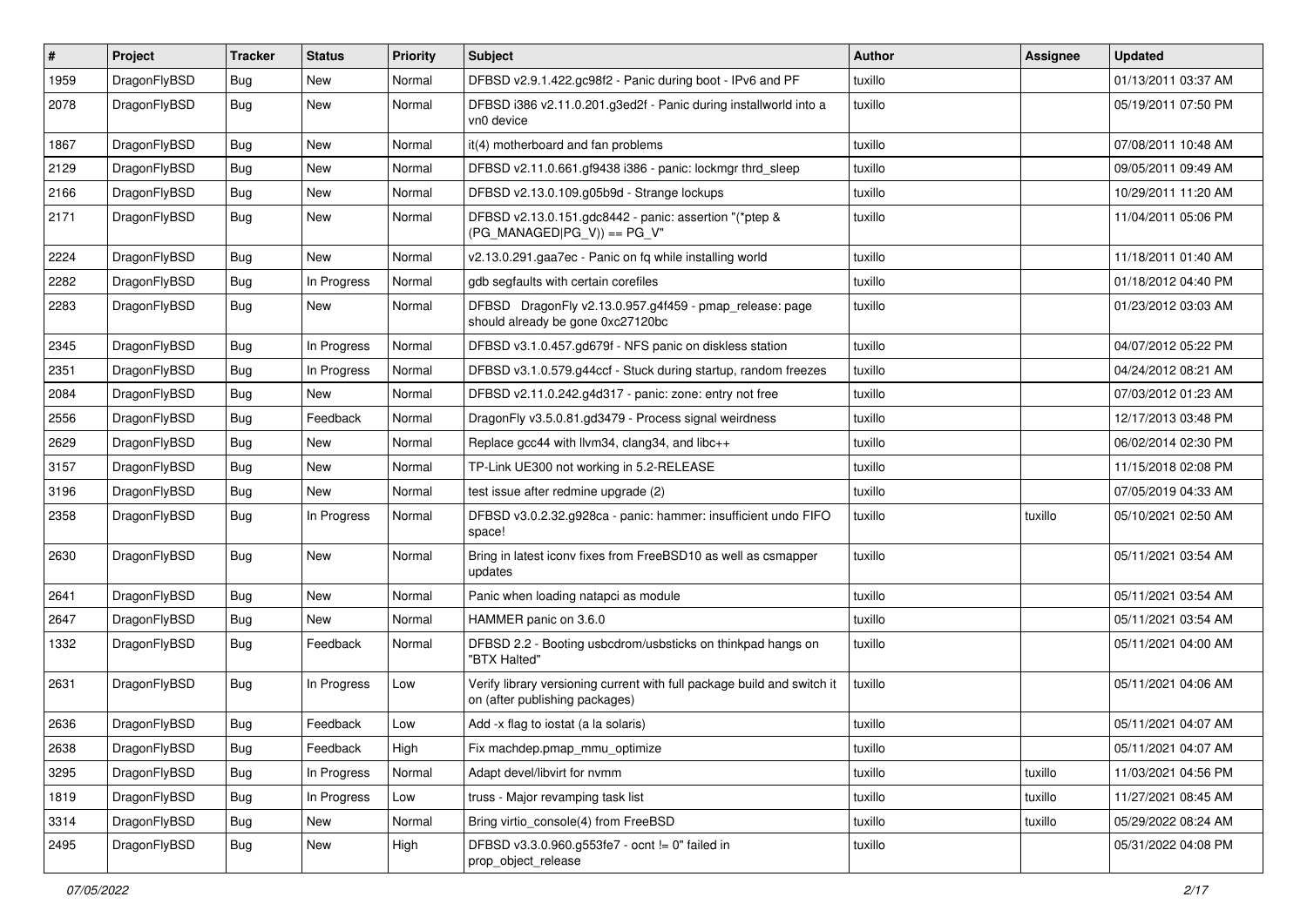| #    | Project      | <b>Tracker</b> | <b>Status</b> | <b>Priority</b> | Subject                                                                                | Author            | <b>Assignee</b> | <b>Updated</b>      |
|------|--------------|----------------|---------------|-----------------|----------------------------------------------------------------------------------------|-------------------|-----------------|---------------------|
| 2498 | DragonFlyBSD | Bug            | New           | Normal          | DFBSD v3.2.2-RELEASE - LIST_FIRST(&bp->b_dep) == NULL"<br>failed in vfs_vmio_release   | tuxillo           |                 | 05/31/2022 04:09 PM |
| 2140 | DragonFlyBSD | Bug            | <b>New</b>    | High            | hammer_io_delallocate panic with 'duplicate entry' message                             | ttw               |                 | 10/07/2011 12:22 PM |
| 3199 | DragonFlyBSD | Bug            | New           | Normal          | PFS label not found panic                                                              | tse               |                 | 08/21/2019 03:51 AM |
| 3225 | DragonFlyBSD | Bug            | <b>New</b>    | Normal          | nfsd freeze when using gemu                                                            | tse               |                 | 03/17/2020 11:52 AM |
| 3231 | DragonFlyBSD | <b>Bug</b>     | New           | Normal          | wifi drops on 5.8                                                                      | tse               |                 | 04/06/2020 05:08 AM |
| 3197 | DragonFlyBSD | Bug            | <b>New</b>    | Normal          | DragonFly upgrades                                                                     | tse               |                 | 04/18/2020 04:18 PM |
| 3208 | DragonFlyBSD | <b>Bug</b>     | New           | Normal          | Crash related to nfsd                                                                  | tse               |                 | 06/11/2020 05:52 AM |
| 3170 | DragonFlyBSD | <b>Bug</b>     | New           | Normal          | repeatable nfsd crash                                                                  | tse               |                 | 06/11/2020 05:52 AM |
| 806  | DragonFlyBSD | <b>Bug</b>     | Feedback      | Normal          | boot error on MacBook                                                                  | tralamazza        |                 | 06/04/2022 05:28 AM |
| 3252 | DragonFlyBSD | <b>Bug</b>     | <b>New</b>    | Normal          | tcsetattr/tcgetattr set errno incorrectly on non-TTY                                   | tonyc             |                 | 10/26/2020 09:34 PM |
| 3319 | DragonFlyBSD | Bug            | New           | Normal          | setproctitle() calls can change effect of later setproctitle() calls                   | tonyc             |                 | 06/29/2022 06:10 PM |
| 1579 | DragonFlyBSD | <b>Bug</b>     | Feedback      | Normal          | dfly 2.4.1 does not like HP DL360G4p and Smart Array 6400 with<br>MSA20                | tomaz.borstnar    | tuxillo         | 06/02/2014 02:44 PM |
| 1282 | DragonFlyBSD | Bug            | Feedback      | Normal          | panic (trap 12) when booting SMP kernel on Atom 330 (dual core)                        | tomaz.borstnar    |                 | 05/11/2021 04:00 AM |
| 2473 | DragonFlyBSD | <b>Bug</b>     | New           | Normal          | Kernel crash when trying to up the wpi0 device (Dfly<br>v3.3.0.758.g47388-DEVELOPMENT) | tomaz             |                 | 02/24/2014 08:50 AM |
| 2930 | DragonFlyBSD | Bug            | <b>New</b>    | High            | 'objcache' causes panic during 'nfs_readdir'                                           | tofergus          |                 | 07/26/2016 01:09 PM |
| 2931 | DragonFlyBSD | Bug            | New           | Low             | 'gdb' of 'vkernel' unable to print backtrace                                           | tofergus          |                 | 07/26/2016 01:51 PM |
| 2812 | DragonFlyBSD | Bug            | <b>New</b>    | Normal          | Panic on Intel DE3815TYKHE                                                             | tmorp             |                 | 05/14/2015 03:14 PM |
| 2857 | DragonFlyBSD | <b>Bug</b>     | New           | Normal          | hammer stalls via bitcoin-qt                                                           | tkusumi           |                 | 11/30/2015 06:52 AM |
| 3142 | DragonFlyBSD | Submit         | <b>New</b>    | Normal          | lib/libdmsg: Unbreak using new API EVP_CIPHER_CTX_new()                                | tkusumi           |                 | 07/08/2018 04:18 AM |
| 3184 | DragonFlyBSD | Bug            | <b>New</b>    | Normal          | tsleep(9) return value when PCATCH specified                                           | tkusumi           |                 | 04/03/2019 06:49 AM |
| 3246 | DragonFlyBSD | <b>Bug</b>     | New           | Normal          | HAMMER2 unable to handle ENOSPC properly                                               | tkusumi           |                 | 09/04/2020 11:11 AM |
| 3249 | DragonFlyBSD | <b>Bug</b>     | New           | Normal          | HAMMER2 fsync(2) not working properly                                                  | tkusumi           |                 | 09/21/2020 07:07 AM |
| 3266 | DragonFlyBSD | Bug            | New           | High            | Filesystems broken due to "KKASSERT(count &<br>TOK_COUNTMASK);"                        | tkusumi           |                 | 03/15/2021 01:21 PM |
| 3269 | DragonFlyBSD | Bug            | In Progress   | Normal          | Is double-buffer'd buf still required by HAMMER2?                                      | tkusumi           |                 | 05/12/2021 04:09 PM |
| 3312 | DragonFlyBSD | Submit         | New           | Normal          | hammer2: redundant chain modify after chain creation                                   | tkusumi           |                 | 05/15/2022 01:35 PM |
| 3316 | DragonFlyBSD | <b>Bug</b>     | New           | Normal          | hammer2_dirent_create() allows creating >1 dirents with the same<br>name               | tkusumi           |                 | 06/05/2022 12:35 PM |
| 2459 | DragonFlyBSD | <b>Bug</b>     | Feedback      | Normal          | apic problems with HP Probook 4510s                                                    | thowe             |                 | 11/27/2021 08:22 AM |
| 1984 | DragonFlyBSD | <b>Bug</b>     | New           | Normal          | hammer mount fails after crash - HAMMER: FIFO record bad head<br>signature             | thomas.nikolajsen |                 | 03/08/2011 06:57 PM |
| 2296 | DragonFlyBSD | Bug            | In Progress   | High            | panic: assertion "m->wire count > 0" failed                                            | thomas.nikolajsen |                 | 08/30/2012 06:09 AM |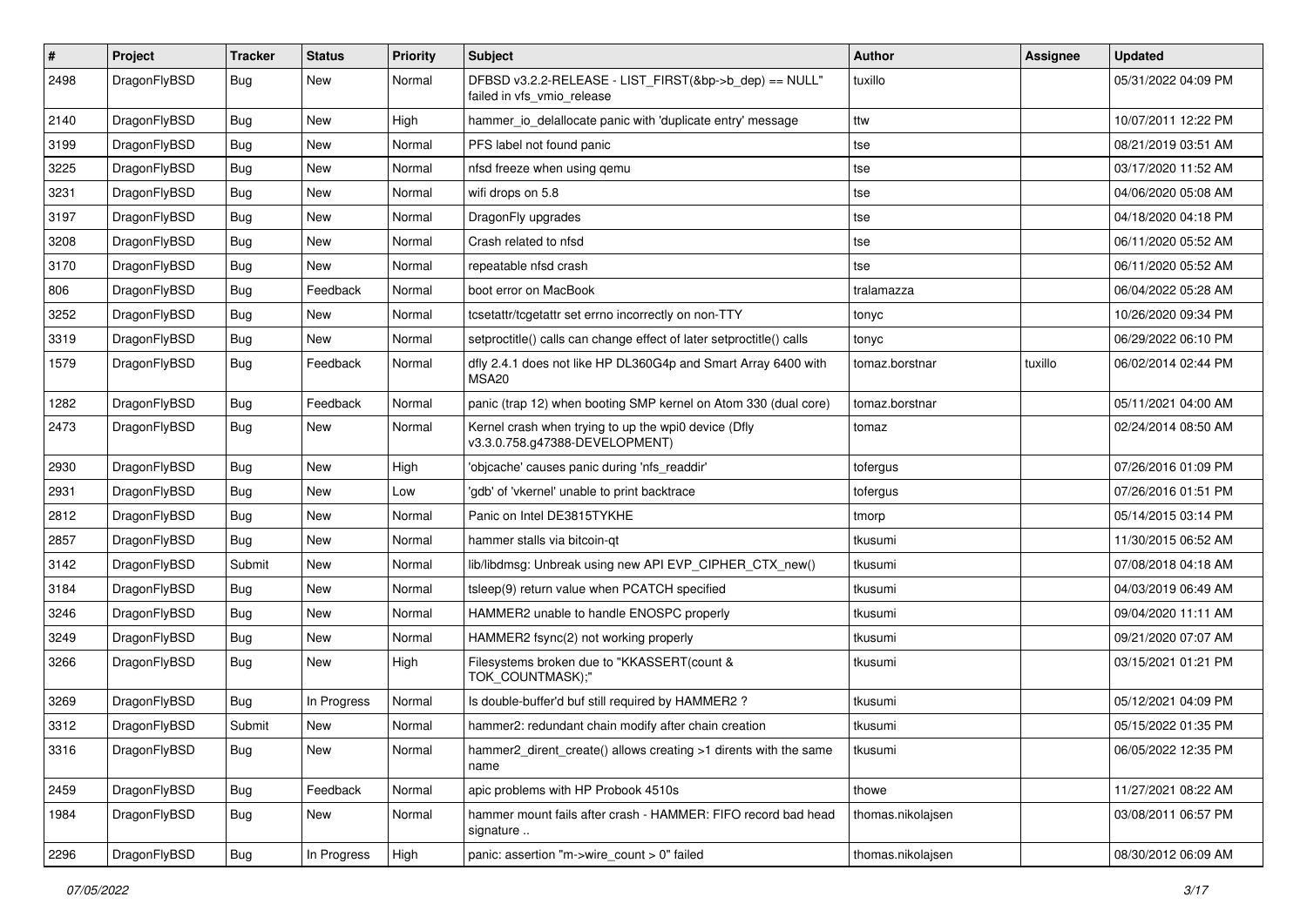| $\vert$ # | Project      | <b>Tracker</b> | <b>Status</b> | <b>Priority</b> | <b>Subject</b>                                                                                           | Author            | Assignee | <b>Updated</b>      |
|-----------|--------------|----------------|---------------|-----------------|----------------------------------------------------------------------------------------------------------|-------------------|----------|---------------------|
| 2436      | DragonFlyBSD | Bug            | New           | Normal          | panic: assertion "lp->lwp_qcpu == dd->cpuid" failed in<br>dfly_acquire_curproc                           | thomas.nikolajsen |          | 01/23/2013 11:07 AM |
| 2609      | DragonFlyBSD | Bug            | New           | Normal          | master: panic: assertion<br>"LWKT_TOKEN_HELD_ANY(vm_object_token(object))" failed in<br>swp_pager_lookup | thomas.nikolajsen |          | 11/28/2013 11:36 AM |
| 285       | DragonFlyBSD | <b>Bug</b>     | Feedback      | Low             | interrupt latency with re without ip address configured                                                  | thomas.nikolajsen |          | 02/20/2014 10:30 AM |
| 1127      | DragonFlyBSD | Bug            | Feedback      | Low             | cdrom drive not detected                                                                                 | tgr               | corecode | 01/15/2015 08:55 AM |
| 3113      | DragonFlyBSD | <b>Bug</b>     | In Progress   | Urgent          | Booting vKernel fails due being out of swap space                                                        | tcullen           |          | 05/11/2021 04:14 AM |
| 3036      | DragonFlyBSD | <b>Bug</b>     | New           | Normal          | panic in icmp_redirect_start() ASSERT_IN_NETISR(0)                                                       | tautolog          |          | 05/11/2017 07:27 PM |
| 3135      | DragonFlyBSD | Submit         | <b>New</b>    | Normal          | Add EVFILT_RECV and EVFILT_SEND                                                                          | tautolog          |          | 05/25/2018 09:59 PM |
| 2921      | DragonFlyBSD | Submit         | New           | Normal          | Allow moused to accept userland mouse events                                                             | tautolog          |          | 05/11/2021 04:08 AM |
| 2915      | DragonFlyBSD | Bug            | <b>New</b>    | High            | Hammer mirror-copy problem                                                                               | t dfbsd           |          | 08/25/2016 05:28 AM |
| 3217      | DragonFlyBSD | Bug            | New           | Normal          | rescue tools: make install fails if rescue folder doesn't exist                                          | t dfbsd           |          | 11/27/2019 08:16 PM |
| 3205      | DragonFlyBSD | <b>Bug</b>     | Feedback      | High            | Go compiler net test failing                                                                             | t dfbsd           | tuxillo  | 05/10/2021 02:45 AM |
| 1907      | DragonFlyBSD | <b>Bug</b>     | <b>New</b>    | Normal          | Hammer crash in hammer flusher flush()                                                                   | swildner          |          | 11/11/2010 05:07 AM |
| 1913      | DragonFlyBSD | <b>Bug</b>     | New           | Normal          | panic: assertion: ip->flush_state != HAMMER_FST_FLUSH in<br>hammer_flush_inode_core                      | swildner          |          | 11/20/2010 05:27 PM |
| 243       | DragonFlyBSD | Bug            | Feedback      | Normal          | weird behavior in the shell                                                                              | swildner          |          | 05/31/2022 02:51 PM |
| 2509      | DragonFlyBSD | <b>Bug</b>     | New           | Normal          | Redefinition of DIRBLKSIZ in restore(8)                                                                  | swildner          |          | 06/04/2022 04:40 AM |
| 2082      | DragonFlyBSD | Bug            | <b>New</b>    | Normal          | dfbsd 2.10.1 amd64 - mc port build error with 'bmake bin-install'                                        | sun-doctor        |          | 05/25/2011 07:18 PM |
| 2020      | DragonFlyBSD | <b>Bug</b>     | New           | Low             | Port brcm80211 driver from Linux to DragonFly BSD                                                        | studer            |          | 03/05/2011 10:54 PM |
| 2004      | DragonFlyBSD | Bug            | <b>New</b>    | Normal          | LWKT_WAIT_IPIQ panic                                                                                     | steve             |          | 03/08/2011 05:46 PM |
| 2055      | DragonFlyBSD | Bug            | <b>New</b>    | Normal          | $ssh + IPV6 + bridge \Rightarrow connection freezes$                                                     | steve             |          | 04/24/2011 07:13 PM |
| 3129      | DragonFlyBSD | Bug            | <b>New</b>    | High            | Kernel panic with 5.2.0 on A2SDi-4C-HLN4F                                                                | stateless         |          | 04/24/2018 12:50 AM |
| 2077      | DragonFlyBSD | Bug            | New           | Normal          | USB devices conflicting                                                                                  | srussell          |          | 05/17/2011 05:12 PM |
| 2586      | DragonFlyBSD | Bug            | New           | Normal          | pf: "modulate" state seems problematic                                                                   | srussell          |          | 09/25/2013 07:36 PM |
| 2587      | DragonFlyBSD | Bug            | New           | Normal          | SATA DVD writer not detected by DragonFly                                                                | srussell          |          | 09/04/2020 08:55 AM |
| 2936      | DragonFlyBSD | <b>Bug</b>     | <b>New</b>    | Normal          | loader.efi crashes while loading kernel                                                                  | spaceille         |          | 08/20/2016 06:17 AM |
| 1964      | DragonFlyBSD | <b>Bug</b>     | New           | Normal          | iwn (panic assertion : wlan assert serialized)                                                           | sjmm.ptr          | josepht  | 02/01/2011 12:57 PM |
| 1786      | DragonFlyBSD | <b>Bug</b>     | New           | Normal          | Calling NULL function pointer initiates panic loop                                                       | sjg               |          | 10/11/2010 05:28 PM |
| 2141      | DragonFlyBSD | Bug            | New           | Urgent          | loader and/or documentation broken                                                                       | sjg               |          | 01/20/2012 10:51 AM |
| 2061      | DragonFlyBSD | <b>Bug</b>     | New           | Normal          | USB keyboard boot panic                                                                                  | sjg               |          | 05/04/2012 12:20 AM |
| 1302      | DragonFlyBSD | <b>Bug</b>     | In Progress   | Normal          | Checkpoint regression?                                                                                   | sjg               | sjg      | 07/10/2013 05:22 PM |
| 1935      | DragonFlyBSD | <b>Bug</b>     | New           | Normal          | mouse does not work after switching between x and console                                                | shamaz            |          | 12/13/2010 10:06 AM |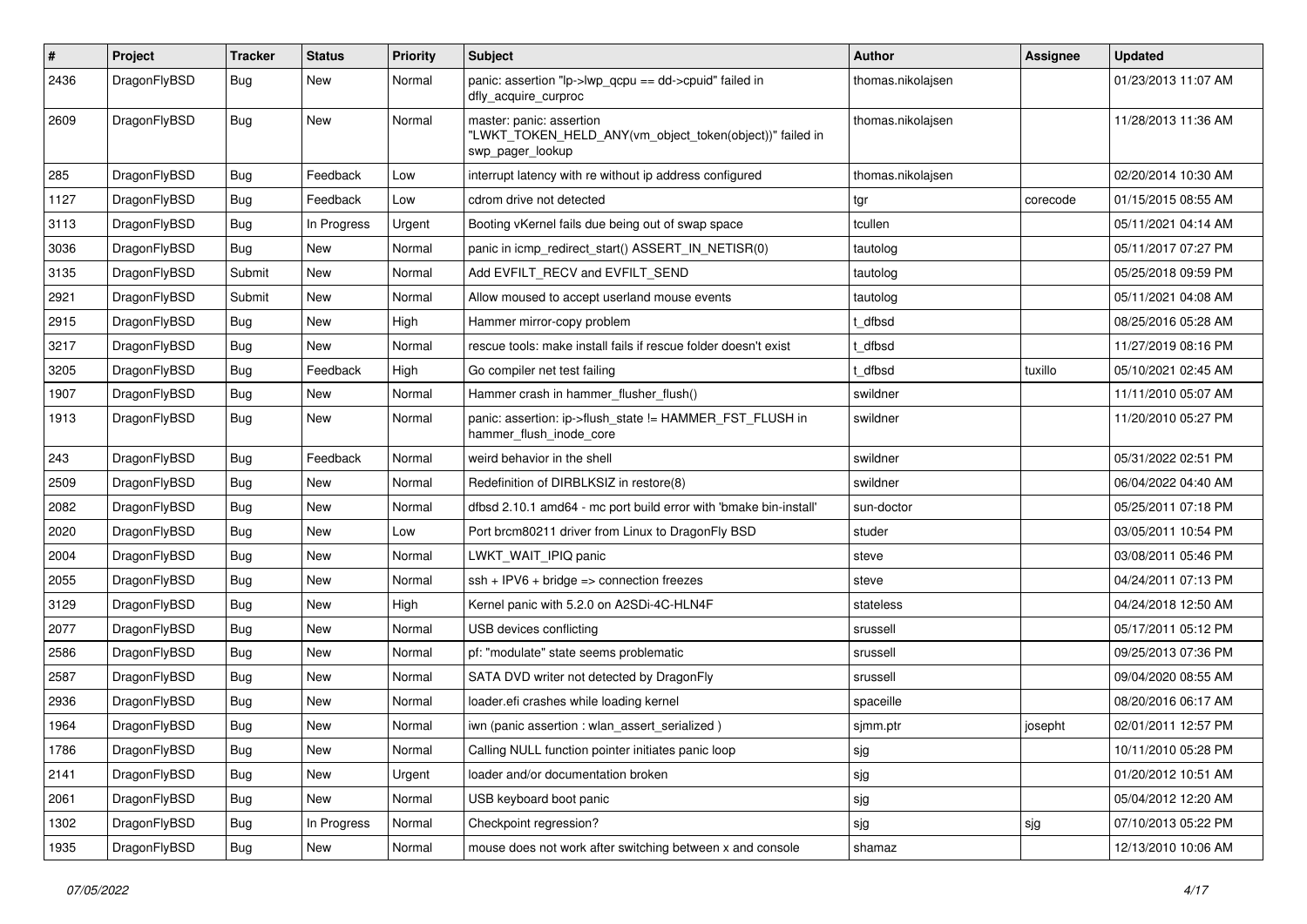| $\vert$ # | Project      | <b>Tracker</b> | <b>Status</b> | <b>Priority</b> | Subject                                                                                         | Author     | <b>Assignee</b> | <b>Updated</b>      |
|-----------|--------------|----------------|---------------|-----------------|-------------------------------------------------------------------------------------------------|------------|-----------------|---------------------|
| 1884      | DragonFlyBSD | Bug            | New           | Normal          | System completely freezes while listening music (devbuf: malloc<br>limit exceeded)              | shamaz     |                 | 01/24/2011 05:00 PM |
| 1961      | DragonFlyBSD | <b>Bug</b>     | <b>New</b>    | Normal          | Can't create dump from DDB                                                                      | shamaz     |                 | 01/29/2011 09:02 PM |
| 2820      | DragonFlyBSD | Bug            | <b>New</b>    | Normal          | TP-Link USB Wi-Fi adapter cannot be reattached to the system                                    | shamaz     |                 | 05/22/2015 09:45 PM |
| 2863      | DragonFlyBSD | Bug            | <b>New</b>    | Normal          | HAMMER synch tid is zero                                                                        | shamaz     |                 | 12/12/2015 11:24 PM |
| 2891      | DragonFlyBSD | <b>Bug</b>     | New           | Normal          | Kernel panic in IEEE802.11 related code                                                         | shamaz     |                 | 05/29/2016 05:49 PM |
| 2124      | DragonFlyBSD | Bug            | <b>New</b>    | Normal          | getty repeating too quickly on port /dev/ttyv0                                                  | sgeorge.ml |                 | 09/01/2011 04:28 AM |
| 2347      | DragonFlyBSD | Bug            | Feedback      | High            | Hammer PFSes destroy does not give back full space allocated to<br><b>PFS</b>                   | sgeorge    |                 | 07/19/2012 01:11 AM |
| 2396      | DragonFlyBSD | Bug            | Feedback      | High            | Latest 3.1 development version core dumps while destroying master<br><b>PFS</b>                 | sgeorge    |                 | 01/23/2013 04:10 PM |
| 2924      | DragonFlyBSD | <b>Bug</b>     | New           | Normal          | cat -v fails to tag characters in extended table with M- prefix with<br>some locales            | sevan      |                 | 07/11/2016 07:18 AM |
| 2933      | DragonFlyBSD | Submit         | New           | Normal          | Remove unix domain socket support from cat(1)                                                   | sevan      |                 | 08/01/2016 08:10 PM |
| 3160      | DragonFlyBSD | Submit         | In Progress   | Normal          | State the implementation difference in pkill/pgrep manual                                       | sevan      | tuxillo         | 06/03/2022 05:15 PM |
| 1944      | DragonFlyBSD | Bug            | New           | Normal          | panic: backing object 0xdea7b258 was somehow re-referenced<br>during collapse!                  | sepherosa  |                 | 12/27/2010 02:06 AM |
| 2100      | DragonFlyBSD | Bug            | Feedback      | Normal          | devfs related panic                                                                             | sepherosa  | alexh           | 07/10/2011 02:29 PM |
| 2042      | DragonFlyBSD | <b>Bug</b>     | New           | Normal          | kernel panic, when run boot0cfg                                                                 | sepherosa  |                 | 05/31/2022 03:01 PM |
| 2123      | DragonFlyBSD | Bug            | New           | Normal          | hammer is losing files                                                                          | schmir     |                 | 08/30/2011 07:56 PM |
| 3047      | DragonFlyBSD | Bug            | New           | Normal          | HAMMER critical write error                                                                     | samuel     |                 | 06/19/2019 09:50 AM |
| 2549      | DragonFlyBSD | <b>Bug</b>     | In Progress   | Normal          | netgraph7: Kernel page fault.                                                                   | russiane39 | nant            | 05/10/2013 11:20 PM |
| 2316      | DragonFlyBSD | Bug            | New           | Normal          | Ungraceful invalid password handling for adding a new user in the<br>installer                  | rune       |                 | 04/27/2012 11:23 PM |
| 1873      | DragonFlyBSD | Bug            | <b>New</b>    | Normal          | Panic upon usb mouse detach and reattaching                                                     | rumcic     |                 | 02/01/2011 09:53 AM |
| 1874      | DragonFlyBSD | <b>Bug</b>     | <b>New</b>    | Normal          | mpd listening on all IPs, accepting only on one                                                 | rumcic     |                 | 05/08/2011 01:01 PM |
| 2072      | DragonFlyBSD | <b>Bug</b>     | New           | Normal          | Fatal trap 12: stopped at lwkt_send_ipiq3                                                       | rumcic     |                 | 05/17/2011 04:12 AM |
| 2080      | DragonFlyBSD | Bug            | New           | Normal          | panic: lockmgr thrd_sleep: called from interrupt, ipi, or hard code<br>section                  | rumcic     |                 | 05/30/2011 05:06 PM |
| 2423      | DragonFlyBSD | <b>Bug</b>     | <b>New</b>    | Urgent          | After multiple panics/locks, hitting KKASSERT in<br>hammer_init_cursor                          | rumcic     |                 | 09/18/2012 02:28 AM |
| 1489      | DragonFlyBSD | Bug            | Feedback      | Normal          | panic: ufs_dirbad: bad dir                                                                      | rumcic     |                 | 03/10/2013 04:34 AM |
| 1249      | DragonFlyBSD | <b>Bug</b>     | Feedback      | Normal          | panic: ffs_vfree: freeing free inode                                                            | rumcic     |                 | 03/10/2013 05:13 AM |
| 1250      | DragonFlyBSD | Bug            | Feedback      | Normal          | Panic upon plugging an USB flash drive into the machine                                         | rumcic     |                 | 03/10/2013 05:17 AM |
| 1580      | DragonFlyBSD | <b>Bug</b>     | Feedback      | Normal          | Panic (Fatal trap 12: page fault while in kernel mode) while playing<br>with pf and netif names | rumcic     |                 | 12/21/2018 01:21 AM |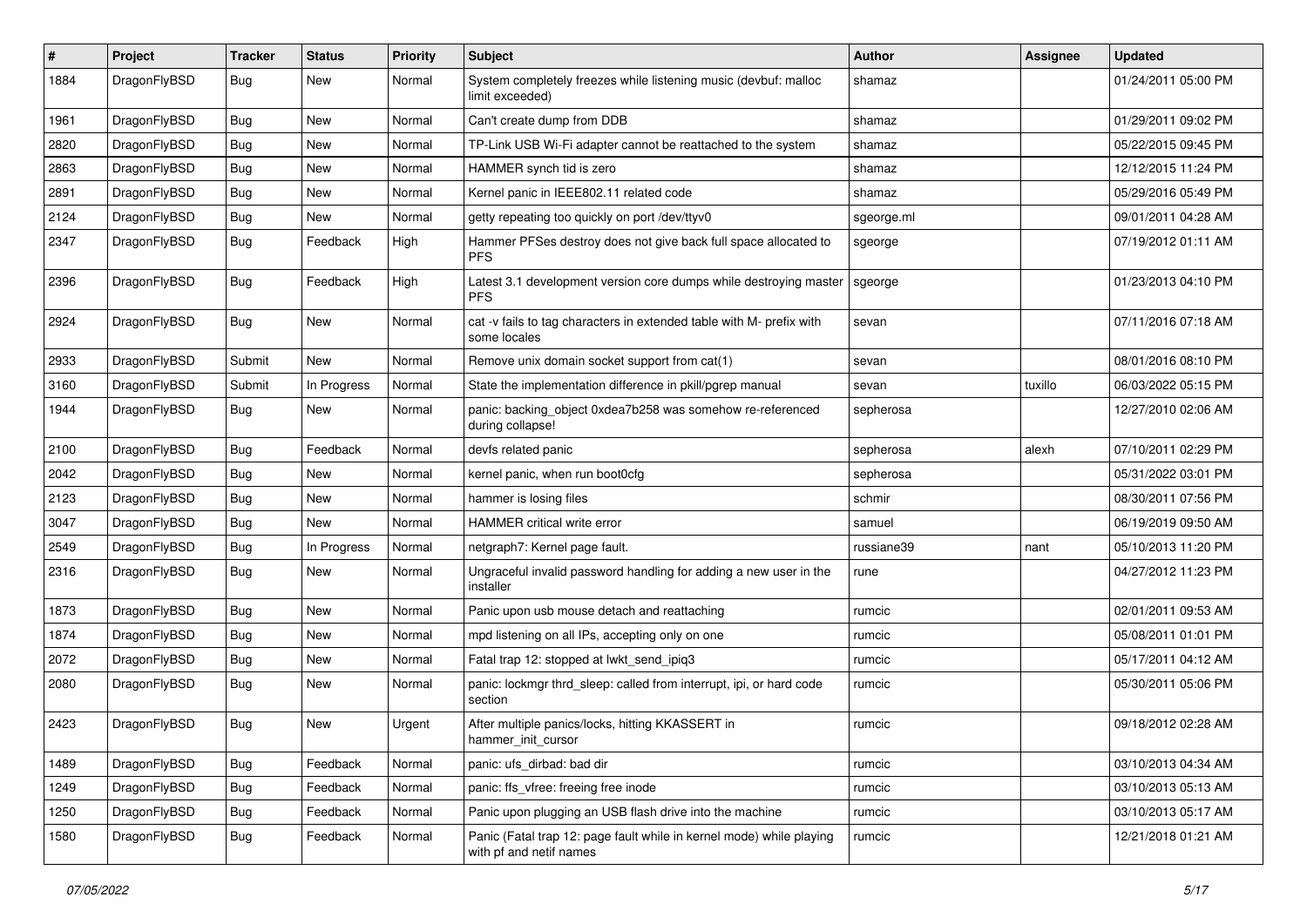| $\pmb{\#}$ | <b>Project</b> | <b>Tracker</b> | <b>Status</b> | Priority | <b>Subject</b>                                                                                                                                                                                    | <b>Author</b> | Assignee | <b>Updated</b>      |
|------------|----------------|----------------|---------------|----------|---------------------------------------------------------------------------------------------------------------------------------------------------------------------------------------------------|---------------|----------|---------------------|
| 998        | DragonFlyBSD   | Bug            | In Progress   | Normal   | Unconfiguring a vn while it is mounted                                                                                                                                                            | rumcic        | tuxillo  | 05/11/2021 04:00 AM |
| 1218       | DragonFlyBSD   | Bug            | In Progress   | Normal   | panic: assertion: $error == 0$ in hammer_start_transaction                                                                                                                                        | rumcic        |          | 05/11/2021 04:00 AM |
| 1192       | DragonFlyBSD   | Submit         | <b>New</b>    | Normal   | KKASSERTs in sys/kern/uipc {msg, socket}.c are too strict                                                                                                                                         | rumcic        |          | 05/11/2021 04:07 AM |
| 1975       | DragonFlyBSD   | Bug            | <b>New</b>    | Normal   | Applications seg fault in select() and poll()                                                                                                                                                     | rumcic        |          | 05/31/2022 02:58 PM |
| 2887       | DragonFlyBSD   | <b>Bug</b>     | New           | Low      | Missing extattr namespace to string and<br>extattr string to namespace functions                                                                                                                  | rubenk        |          | 02/06/2016 05:09 AM |
| 3141       | DragonFlyBSD   | Bug            | <b>New</b>    | Normal   | dhclient blocks boot process                                                                                                                                                                      | rowo          |          | 12/16/2018 11:01 AM |
| 2738       | DragonFlyBSD   | <b>Bug</b>     | <b>New</b>    | Normal   | Hammer: Strange behavior when trying to recover old version of<br>moved file                                                                                                                      | roland        |          | 11/20/2014 08:02 AM |
| 2626       | DragonFlyBSD   | <b>Bug</b>     | <b>New</b>    | Normal   | iwn driver drops with error: "firmware error 'iwn intr: fatal firmware<br>error"                                                                                                                  | rodyaj        |          | 01/09/2014 05:50 AM |
| 600        | DragonFlyBSD   | Bug            | <b>New</b>    | Low      | /sys/libkern/karc4random                                                                                                                                                                          | robin carey5  | profmakx | 01/19/2015 03:07 AM |
| 2138       | DragonFlyBSD   | <b>Bug</b>     | <b>New</b>    | Normal   | > 100% CPU usage                                                                                                                                                                                  | robin.carey1  |          | 09/26/2011 12:20 PM |
| 2430       | DragonFlyBSD   | Bug            | <b>New</b>    | Normal   | Alternate Password Hash method                                                                                                                                                                    | robin.carey1  |          | 10/07/2012 06:28 AM |
| 1836       | DragonFlyBSD   | Bug            | <b>New</b>    | Normal   | Incorrect TCP checksum show up in tcpdump                                                                                                                                                         | robgar1       |          | 05/15/2022 11:22 AM |
| 2822       | DragonFlyBSD   | <b>Bug</b>     | <b>New</b>    | Normal   | USB 3.0 stick throws "reading primary partition table: error<br>accessing offset 000[] for 152" error, while the stick works on any<br>other OS I tested                                          | revuwa        | profmakx | 06/29/2015 05:56 AM |
| 2675       | DragonFlyBSD   | Bug            | New           | Low      | Ultimate N WiFi Link 5300 get iwn intr: fatal firmware error on 5GHz                                                                                                                              | revuwa        |          | 05/11/2021 04:07 AM |
| 3313       | DragonFlyBSD   | <b>Bug</b>     | <b>New</b>    | Normal   | Can't boot from my live USB at all. The kernel loading process<br>hangs.                                                                                                                          | rempas        |          | 06/03/2022 12:16 AM |
| 1560       | DragonFlyBSD   | Bug            | Feedback      | Normal   | Unable to modify partition table on ThinkPad T61p during install                                                                                                                                  | rehsack       |          | 01/15/2015 08:57 AM |
| 2371       | DragonFlyBSD   | <b>Bug</b>     | <b>New</b>    | Normal   | Timezone problem with America/Sao Paulo                                                                                                                                                           | raitech       |          | 05/17/2012 01:42 PM |
| 1917       | DragonFlyBSD   | <b>Bug</b>     | <b>New</b>    | Normal   | panic: assertion: (RB EMPTY(&ip->rec tree) && (ip->flags &<br>HAMMER_INODE_XDIRTY) == 0)    (!RB_EMPTY(&ip->rec_tree)<br>&& (ip->flags & HAMMER_INODE_XDIRTY) != 0) in<br>hammer flush inode done | qhwt.dfly     |          | 11/24/2010 03:23 AM |
| 1942       | DragonFlyBSD   | Bug            | <b>New</b>    | Normal   | locking against myself in getcacheblk()?                                                                                                                                                          | qhwt.dfly     |          | 05/31/2022 02:15 PM |
| 1876       | DragonFlyBSD   | Bug            | <b>New</b>    | Normal   | devfs in jail + logging out from console(ttyv1+) -> panic                                                                                                                                         | qhwt.dfly     | tuxillo  | 05/31/2022 03:24 PM |
| 570        | DragonFlyBSD   | Bug            | Feedback      | Normal   | 1.8.x: ACPI problems                                                                                                                                                                              | qhwt+dfly     |          | 06/02/2014 03:45 AM |
| 1368       | DragonFlyBSD   | <b>Bug</b>     | In Progress   | Normal   | suspend signal race?                                                                                                                                                                              | qhwt+dfly     |          | 05/11/2021 03:51 AM |
| 1387       | DragonFlyBSD   | Bug            | Feedback      | Normal   | zero-size malloc and ps: kvm getprocs: Bad address                                                                                                                                                | qhwt+dfly     |          | 05/11/2021 04:00 AM |
| 1577       | DragonFlyBSD   | Bug            | Feedback      | Normal   | panic: assertion: leaf->base.obj id == ip->obj id in<br>hammer_ip_delete_range                                                                                                                    | qhwt+dfly     |          | 05/11/2021 04:01 AM |
| 3245       | DragonFlyBSD   | <b>Bug</b>     | New           | Normal   | panic: free: guard1x fail, i915 load from loader.conf                                                                                                                                             | polachok      |          | 08/21/2020 10:36 AM |
| 1101       | DragonFlyBSD   | Bug            | Feedback      | Normal   | ohci related panic                                                                                                                                                                                | polachok      |          | 05/11/2021 04:00 AM |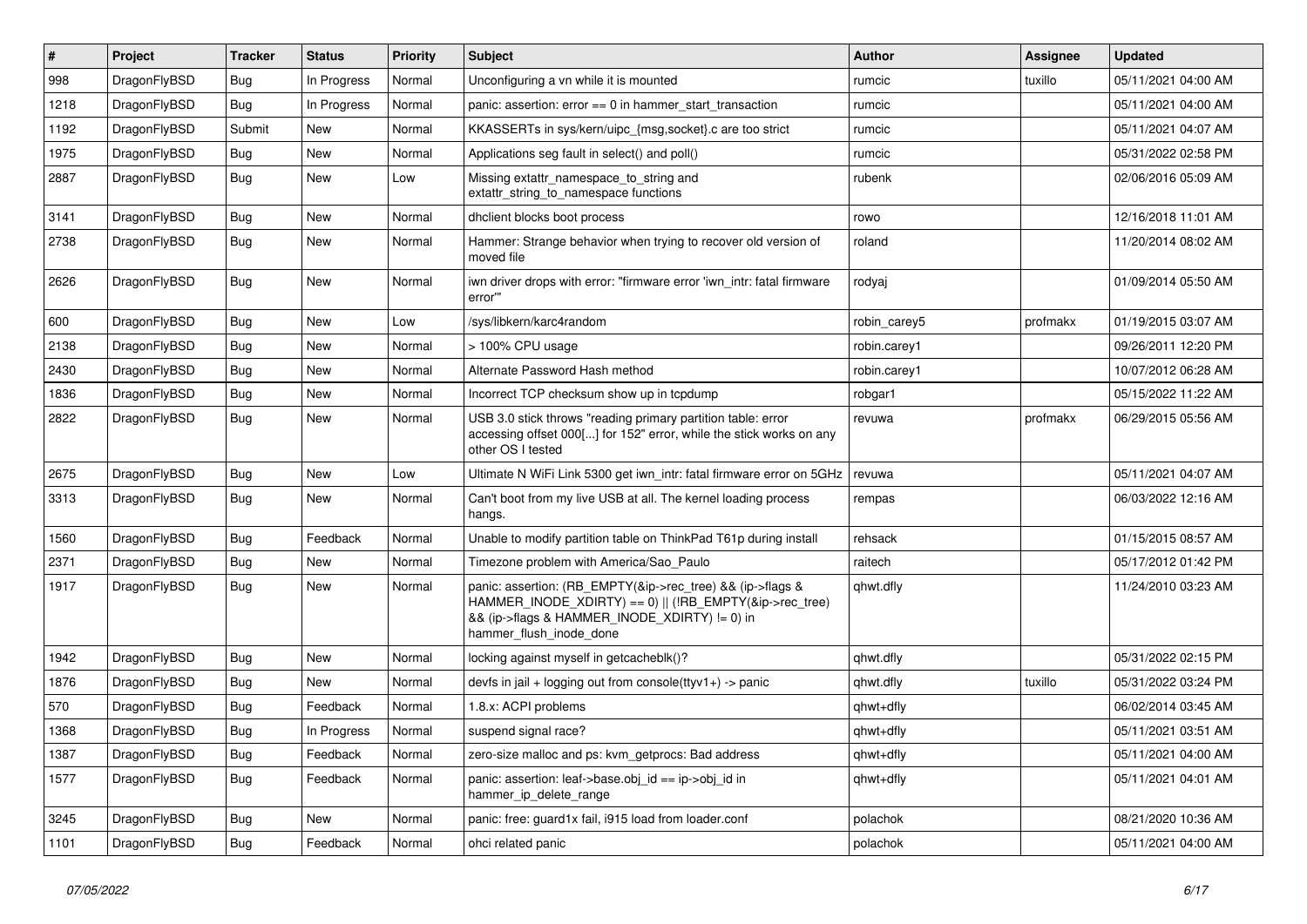| $\vert$ # | Project      | <b>Tracker</b> | <b>Status</b> | <b>Priority</b> | <b>Subject</b>                                                                                                 | <b>Author</b> | Assignee | <b>Updated</b>      |
|-----------|--------------|----------------|---------------|-----------------|----------------------------------------------------------------------------------------------------------------|---------------|----------|---------------------|
| 2496      | DragonFlyBSD | Bug            | <b>New</b>    | Normal          | NTFS malloc limit exceeded                                                                                     | plasmob       | tuxillo  | 02/19/2013 08:47 AM |
| 3238      | DragonFlyBSD | <b>Bug</b>     | <b>New</b>    | Normal          | race conditions when printing from vkernel console                                                             | piecuch       |          | 05/19/2020 02:50 PM |
| 3239      | DragonFlyBSD | <b>Bug</b>     | <b>New</b>    | Normal          | unable to SIGKILL glitched emacs                                                                               | piecuch       |          | 05/26/2020 03:30 AM |
| 3298      | DragonFlyBSD | <b>Bug</b>     | New           | Normal          | Running "w" and having logged in via XDM through VNC, "w" prints<br>an extra error message                     | piecuch       |          | 10/25/2021 09:16 AM |
| 3302      | DragonFlyBSD | <b>Bug</b>     | New           | Normal          | Will not boot on System76 Lemur Pro (lemp10)                                                                   | piecuch       |          | 11/03/2021 10:21 AM |
| 2306      | DragonFlyBSD | Bug            | <b>New</b>    | Normal          | a crash starts the kernel debugger in text mode, but just reboots in X                                         | phma          |          | 02/11/2012 08:02 PM |
| 2311      | DragonFlyBSD | <b>Bug</b>     | <b>New</b>    | Normal          | Xorg crash having something to do with drm                                                                     | phma          |          | 02/22/2012 09:59 AM |
| 2331      | DragonFlyBSD | <b>Bug</b>     | <b>New</b>    | Normal          | reading mouse mode from unopen file descriptor hangs mouse<br>driver                                           | phma          |          | 03/14/2012 09:43 AM |
| 2387      | DragonFlyBSD | Bug            | <b>New</b>    | Normal          | hammer ignores -t during dedup                                                                                 | phma          |          | 06/17/2012 12:30 PM |
| 2389      | DragonFlyBSD | Bug            | New           | Normal          | computer crashed while listing processes                                                                       | phma          |          | 06/18/2012 02:49 PM |
| 2547      | DragonFlyBSD | <b>Bug</b>     | <b>New</b>    | High            | crashed while doing a dry run of pkg rolling-replace                                                           | phma          |          | 04/18/2013 10:40 PM |
| 2552      | DragonFlyBSD | <b>Bug</b>     | New           | Low             | hammer recovery should indicate progress                                                                       | phma          |          | 05/03/2013 12:13 AM |
| 2557      | DragonFlyBSD | Bug            | <b>New</b>    | Normal          | stock 3.4.1 kernel halts during booting if dm and dm_target_crypt<br>are loaded and RAID controller is present | phma          |          | 05/12/2013 10:38 PM |
| 2611      | DragonFlyBSD | <b>Bug</b>     | <b>New</b>    | Normal          | Change in IP address results in network not working                                                            | phma          |          | 12/05/2013 07:55 PM |
| 2816      | DragonFlyBSD | <b>Bug</b>     | <b>New</b>    | Normal          | A multitasking process being debugged can get stuck                                                            | phma          |          | 05/19/2015 03:57 AM |
| 3247      | DragonFlyBSD | <b>Bug</b>     | <b>New</b>    | Normal          | Kernel panic doing nothing much                                                                                | phma          |          | 09/12/2020 11:40 PM |
| 1559      | DragonFlyBSD | Bug            | <b>New</b>    | Normal          | kernel trap                                                                                                    | phma          |          | 11/27/2021 08:43 AM |
| 1951      | DragonFlyBSD | <b>Bug</b>     | <b>New</b>    | Normal          | dma timeouts at phyaddr on a good hdd                                                                          | peur.neu      |          | 01/04/2011 07:12 AM |
| 1990      | DragonFlyBSD | <b>Bug</b>     | <b>New</b>    | Normal          | /mnt too large to mount                                                                                        | peur.neu      |          | 02/16/2011 11:24 PM |
| 1943      | DragonFlyBSD | Bug            | <b>New</b>    | Normal          | hammer assertion panic                                                                                         | peter         |          | 12/27/2010 12:45 AM |
| 2970      | DragonFlyBSD | <b>Bug</b>     | <b>New</b>    | Normal          | kernel 4.7: "Is -I" causes panic on UDF filesystem: "bgetvp -<br>overlapping buffer"                           | peeter        |          | 12/21/2016 02:46 AM |
| 3226      | DragonFlyBSD | Bug            | <b>New</b>    | Normal          | Xorg freezes in vm: thread stuck in "objtrm1"                                                                  | peeter        |          | 04/08/2020 02:10 AM |
| 599       | DragonFlyBSD | <b>Bug</b>     | <b>New</b>    | Urgent          | 1.9.0 reproducable panic                                                                                       | pavalos       |          | 12/22/2010 01:08 AM |
| 1946      | DragonFlyBSD | Bug            | New           | Normal          | ieee80211 panic                                                                                                | pavalos       | josepht  | 01/27/2011 06:00 PM |
| 1949      | DragonFlyBSD | <b>Bug</b>     | New           | Normal          | iwn panic                                                                                                      | pavalos       |          | 01/30/2011 03:21 AM |
| 1969      | DragonFlyBSD | <b>Bug</b>     | New           | Normal          | pf-related network problem                                                                                     | pavalos       | lentferj | 02/01/2011 06:57 PM |
| 2008      | DragonFlyBSD | <b>Bug</b>     | New           | Normal          | lwkt_setcpu_remote: td->td_flags 00800621 console flood                                                        | pavalos       |          | 03/06/2011 09:37 PM |
| 2048      | DragonFlyBSD | <b>Bug</b>     | New           | Normal          | panic: ffs sync: rofs mod                                                                                      | pavalos       |          | 04/12/2011 05:45 AM |
| 2099      | DragonFlyBSD | <b>Bug</b>     | New           | Normal          | page fault panic in vm system                                                                                  | pavalos       |          | 07/10/2011 08:51 AM |
| 2199      | DragonFlyBSD | <b>Bug</b>     | New           | Normal          | screen segfaults if utmpx isn't present                                                                        | pavalos       |          | 11/15/2011 10:52 PM |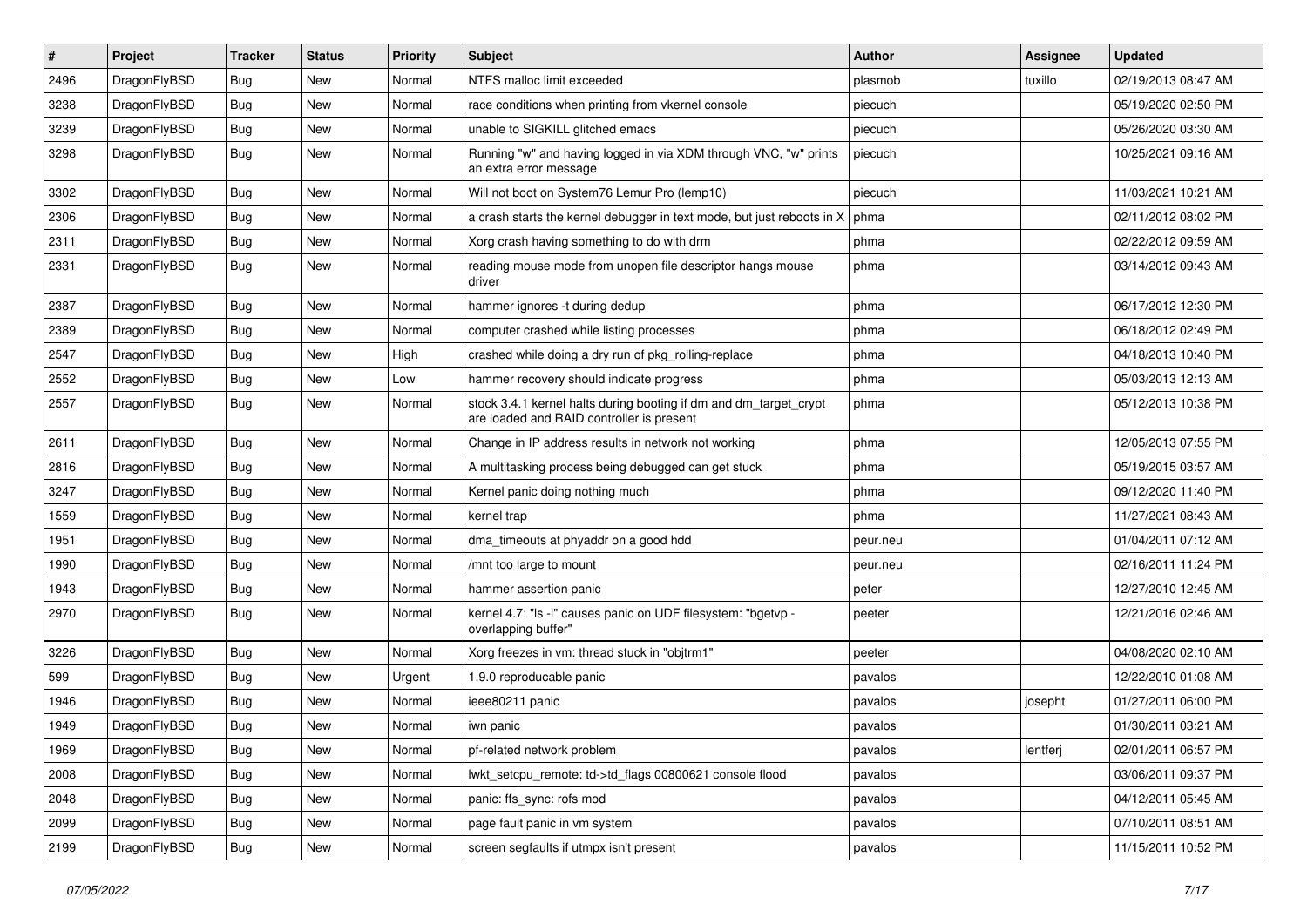| ∦    | Project      | <b>Tracker</b> | <b>Status</b> | <b>Priority</b> | Subject                                                                                                            | <b>Author</b>          | Assignee  | <b>Updated</b>      |
|------|--------------|----------------|---------------|-----------------|--------------------------------------------------------------------------------------------------------------------|------------------------|-----------|---------------------|
| 2248 | DragonFlyBSD | Bug            | <b>New</b>    | Normal          | sysctl panic                                                                                                       | pavalos                |           | 11/23/2011 06:23 PM |
| 2526 | DragonFlyBSD | Bug            | <b>New</b>    | Normal          | hammer cleanup doesn't run on first day of DST                                                                     | pavalos                |           | 10/18/2016 05:28 PM |
| 2898 | DragonFlyBSD | <b>Bug</b>     | <b>New</b>    | Normal          | <b>HAMMER</b> panic                                                                                                | pavalos                |           | 11/03/2018 07:05 AM |
| 1769 | DragonFlyBSD | Bug            | <b>New</b>    | Normal          | panic: assertion: _tp->tt_msg->tt_cpuid == mycpuid in<br>tcp_callout_active                                        | pavalos                | sjg       | 05/15/2022 11:07 AM |
| 2117 | DragonFlyBSD | Bug            | New           | High            | ACPI and/or bce(4) problem with 2.11.0.673.g0d557 on HP DL380<br>G6                                                | pauska                 |           | 08/22/2011 10:15 AM |
| 2874 | DragonFlyBSD | Bug            | New           | Normal          | make world DESTDIR=/emptydir fails                                                                                 | pascii                 |           | 12/25/2015 07:04 AM |
| 3107 | DragonFlyBSD | <b>Bug</b>     | <b>New</b>    | Low             | ACPI interrupt storm when loading i915 on Lenovo T460                                                              | oyvinht                |           | 07/15/2020 07:01 AM |
| 3152 | DragonFlyBSD | Bug            | Feedback      | Normal          | Console's size in ttyv0 and single user mode is sticking to 80x25,<br>while ttyv1 can make use of the whole screen | overtime               |           | 02/24/2019 01:08 AM |
| 2799 | DragonFlyBSD | Bug            | <b>New</b>    | Normal          | Fatal trap 12 caused by moused(8) -p /dev/cual0                                                                    | opvalues               |           | 03/04/2015 11:01 PM |
| 2802 | DragonFlyBSD | Bug            | <b>New</b>    | Normal          | USB Wifi urtwn0 crash from cd boot                                                                                 | opvalues               |           | 03/10/2015 01:07 AM |
| 3049 | DragonFlyBSD | Bug            | New           | Normal          | panic DragonFly v4.8.1-RELEASE by mounting a malformed<br>msdosfs image [12.128]                                   | open.source@ribose.com |           | 08/14/2017 02:53 AM |
| 3051 | DragonFlyBSD | Bug            | New           | Normal          | panic DragonFly v4.8.1-RELEASE by mounting a malformed NTFS<br>image [12.000]                                      | open.source@ribose.com |           | 08/14/2017 03:20 AM |
| 3052 | DragonFlyBSD | Bug            | <b>New</b>    | Normal          | panic DragonFly v4.8.1-RELEASE by mounting a malformed NTFS<br>image [64.000]                                      | open.source@ribose.com |           | 08/14/2017 03:22 AM |
| 2412 | DragonFlyBSD | Bug            | <b>New</b>    | Normal          | wlan0 fails to get address via dhclient                                                                            | nonsolosoft            |           | 08/30/2012 05:55 AM |
| 2182 | DragonFlyBSD | <b>Bug</b>     | <b>New</b>    | Normal          | if msk PHY FIFO underrun/overflow                                                                                  | nonsolosoft            |           | 09/03/2012 06:39 AM |
| 2621 | DragonFlyBSD | <b>Bug</b>     | New           | Normal          | core dump using cdrom                                                                                              | nonsolosoft            |           | 12/27/2013 12:43 AM |
| 2622 | DragonFlyBSD | Bug            | <b>New</b>    | Normal          | VAIO FIT15E fn keys support                                                                                        | nonsolosoft            |           | 12/31/2013 01:31 AM |
| 1193 | DragonFlyBSD | Bug            | New           | Normal          | kernel doesn't recognize cdrom drive                                                                               | nonsolosoft            |           | 01/25/2014 09:11 PM |
| 3215 | DragonFlyBSD | Bug            | <b>New</b>    | Normal          | Hang in tcdrain(3) after write(3)                                                                                  | noloader               |           | 11/25/2019 03:08 PM |
| 2098 | DragonFlyBSD | Submit         | New           | Normal          | [PATCH] correct ath man page example<br>(/usr/src/share/man/man4/ath.4)                                            | nobody                 |           | 11/15/2011 12:27 AM |
| 2957 | DragonFlyBSD | <b>Bug</b>     | Feedback      | Normal          | swapoff -a followed by swapon -a doesn't give your swap back                                                       | neilb                  |           | 10/09/2016 04:17 AM |
| 2958 | DragonFlyBSD | Bug            | Feedback      | Normal          | Hammer FS dies during pruning after massive write load                                                             | neilb                  |           | 10/11/2016 04:20 AM |
| 2104 | DragonFlyBSD | <b>Bug</b>     | New           | Normal          | network configuration seg. fault on install CD                                                                     | navratil               |           | 07/26/2011 07:55 AM |
| 679  | DragonFlyBSD | <b>Bug</b>     | New           | Low             | Netgraph backward compatibility for old *LEN constants                                                             | nant                   | nant      | 02/18/2014 05:45 AM |
| 1144 | DragonFlyBSD | <b>Bug</b>     | Feedback      | Normal          | Incorrect clock under KVM                                                                                          | msylvan                |           | 03/09/2013 01:17 PM |
| 168  | DragonFlyBSD | <b>Bug</b>     | In Progress   | Normal          | Livelocked limit engaged while trying to setup IPW wireless                                                        | mschacht               | sepherosa | 05/11/2021 04:05 AM |
| 3218 | DragonFlyBSD | <b>Bug</b>     | New           | Normal          | Kernel panics are not sent to comconsole when booted over EFI                                                      | mqudsi                 |           | 12/02/2019 08:52 PM |
| 2788 | DragonFlyBSD | Bug            | New           | Normal          | ioctl GSLICEINFO: Not working for vnode slice                                                                      | mneumann               |           | 02/12/2015 07:49 AM |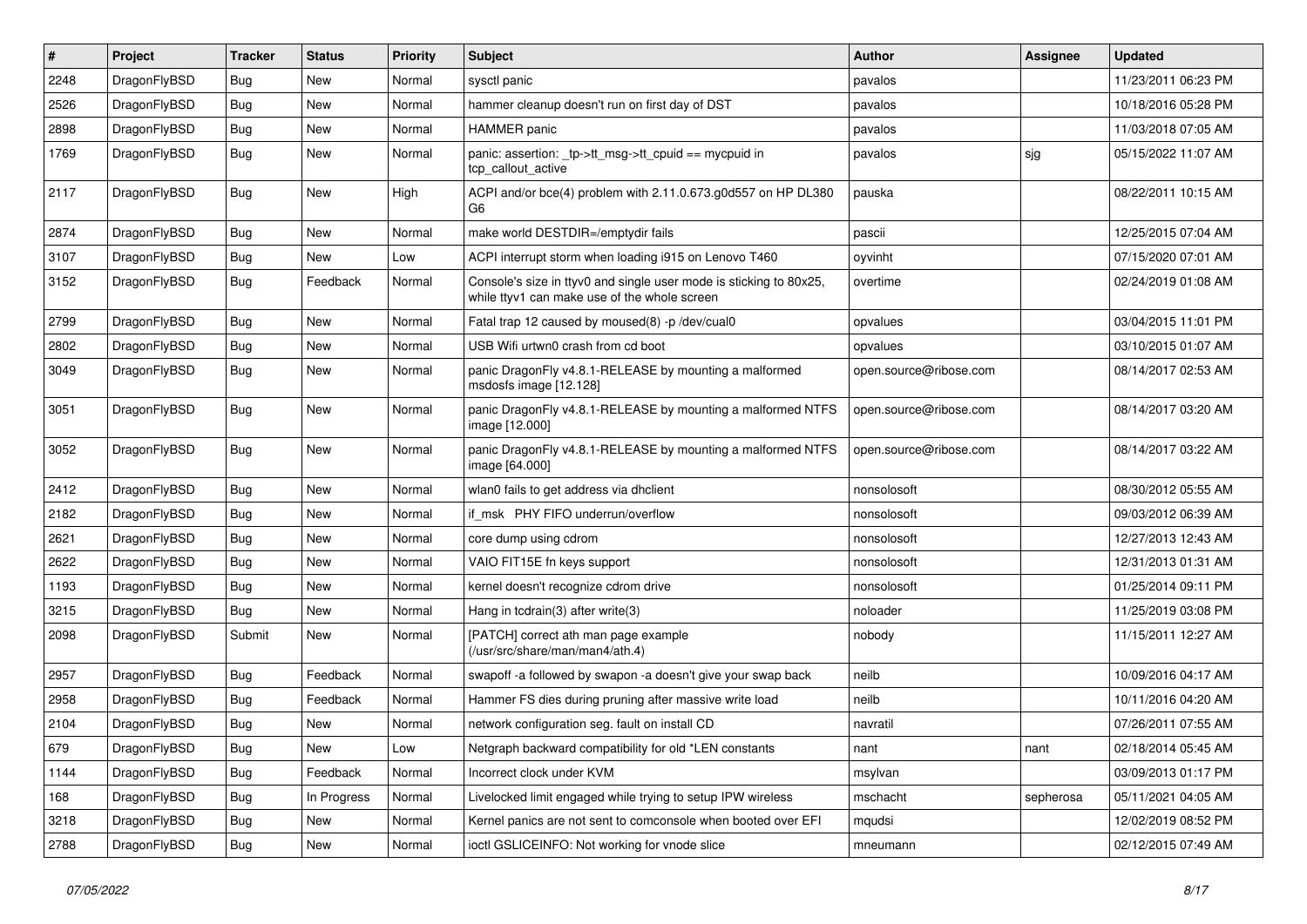| $\sharp$ | Project      | <b>Tracker</b> | <b>Status</b> | <b>Priority</b> | Subject                                                                                                 | <b>Author</b> | Assignee  | <b>Updated</b>      |
|----------|--------------|----------------|---------------|-----------------|---------------------------------------------------------------------------------------------------------|---------------|-----------|---------------------|
| 2881     | DragonFlyBSD | Bug            | New           | Normal          | Pulseaudio hangs/resets system when starting X11                                                        | mneumann      |           | 01/09/2016 03:08 AM |
| 2972     | DragonFlyBSD | Bug            | <b>New</b>    | Normal          | ipfw3 "deny to me" does not work correctly                                                              | mneumann      |           | 12/27/2016 12:11 PM |
| 3111     | DragonFlyBSD | <b>Bug</b>     | In Progress   | High            | Mouse lags every second heavily under X11                                                               | mneumann      |           | 12/12/2017 09:46 PM |
| 3222     | DragonFlyBSD | <b>Bug</b>     | New           | Normal          | gcc - undefined reference to '__atomic_load' (missing libatomic?)                                       | mneumann      |           | 02/08/2020 02:45 AM |
| 3235     | DragonFlyBSD | Bug            | <b>New</b>    | Normal          | Kernel panic in devfs_vnops.c                                                                           | mneumann      |           | 04/28/2020 07:00 AM |
| 3317     | DragonFlyBSD | Bug            | In Progress   | Normal          | Network vtnet0 not working on Hetzner cloud                                                             | mneumann      |           | 06/18/2022 03:55 AM |
| 1293     | DragonFlyBSD | <b>Bug</b>     | New           | Normal          | 2.2.1-REL Installer Request                                                                             | mk            | tuxillo   | 05/11/2021 04:00 AM |
| 2644     | DragonFlyBSD | <b>Bug</b>     | Feedback      | Normal          | 3.6.0-REL trap 9 on boot                                                                                | memmerto      |           | 11/27/2021 08:08 AM |
| 2598     | DragonFlyBSD | <b>Bug</b>     | <b>New</b>    | Normal          | i386 via USB Booting                                                                                    | mbzadegan     |           | 10/21/2013 02:28 AM |
| 2067     | DragonFlyBSD | Bug            | New           | Normal          | sound/pcm: "play interrupt timeout, channel dead"                                                       | matthiasr     |           | 05/11/2021 03:55 AM |
| 1860     | DragonFlyBSD | <b>Bug</b>     | Feedback      | Normal          | Panic while creating UFS fs on vn(4) for initrd                                                         | matthias      |           | 02/29/2012 07:16 AM |
| 2809     | DragonFlyBSD | <b>Bug</b>     | <b>New</b>    | Normal          | hammer mirror-stream                                                                                    | masu          |           | 04/10/2015 12:33 AM |
| 3035     | DragonFlyBSD | Bug            | New           | Normal          | panic: assertion "cpu >= 0 && cpu < ncpus" failed in netisr_cpuport<br>at /usr/src/sys/net/netisr2.h:87 | masu          |           | 05/11/2017 01:24 AM |
| 2092     | DragonFlyBSD | Bug            | New           | Normal          | Panic: Bad link elm 0x next->prev != elm                                                                | masterblaster | dillon    | 12/04/2011 12:49 PM |
| 2167     | DragonFlyBSD | <b>Bug</b>     | <b>New</b>    | Normal          | shutdown/reboot fails after uptime msg                                                                  | marino        |           | 11/28/2011 03:01 AM |
| 2370     | DragonFlyBSD | <b>Bug</b>     | New           | Normal          | panic: ffs_valloc: dup alloc                                                                            | marino        | vsrinivas | 02/01/2013 09:28 AM |
| 2531     | DragonFlyBSD | <b>Bug</b>     | New           | Normal          | camcontrol fails to disable APM                                                                         | m.lombardi85  |           | 03/23/2013 12:28 PM |
| 2808     | DragonFlyBSD | <b>Bug</b>     | New           | Normal          | X freeze by switching between X and VT - results in black screen                                        | lukesky333    |           | 05/11/2021 03:55 AM |
| 2434     | DragonFlyBSD | <b>Bug</b>     | <b>New</b>    | Normal          | BTX Halted - Boot fails on USB/GUI                                                                      | lucmv         |           | 10/17/2012 08:12 PM |
| 2565     | DragonFlyBSD | <b>Bug</b>     | New           | Normal          | "ifconfig ix0 up" panic                                                                                 | Itpig402a     |           | 06/03/2013 05:46 AM |
| 2917     | DragonFlyBSD | <b>Bug</b>     | New           | Normal          | da8: reading primary partition table: error accessing offset<br>000000000000 for 512                    | liweitianux   |           | 05/11/2021 08:43 PM |
| 3310     | DragonFlyBSD | <b>Bug</b>     | In Progress   | Normal          | NVMM+QEMU fail to boot with UEFI: Mem Assist Failed<br>[gpa=0xfffffff0]                                 | liweitianux   |           | 01/11/2022 03:22 PM |
| 3028     | DragonFlyBSD | <b>Bug</b>     | In Progress   | Normal          | installer: confusion of set/get disk encryption passphrase dialogs                                      | liweitianux   | tuxillo   | 06/03/2022 05:13 PM |
| 2892     | DragonFlyBSD | <b>Bug</b>     | New           | Normal          | swap pager:indefinite wait bufferf error                                                                | Ihmwzy        |           | 02/21/2016 10:32 PM |
| 1916     | DragonFlyBSD | <b>Bug</b>     | New           | Normal          | Constant crashes on x86_64 with UFS                                                                     | lentferj      |           | 11/21/2010 07:40 PM |
| 1939     | DragonFlyBSD | Bug            | New           | Normal          | Panic on nightly build and stress test box                                                              | lentferj      |           | 12/18/2010 08:41 AM |
| 2421     | DragonFlyBSD | <b>Bug</b>     | New           | High            | Kernel panic: vm_fault: page 0xc0f70000 not busy!                                                       | lentferj      |           | 10/03/2012 08:16 AM |
| 2288     | DragonFlyBSD | Bug            | Feedback      | Normal          | Random IO performance loss introduced since January 1st                                                 | lentferj      |           | 01/23/2013 04:21 PM |
| 2529     | DragonFlyBSD | Bug            | New           | Low             | Sundance network adapter is not detected and attached                                                   | kworr         |           | 03/25/2013 02:29 AM |
| 1727     | DragonFlyBSD | Bug            | Feedback      | Normal          | CD boot panic (2.6.1) (usb?)                                                                            | kiril         |           | 05/15/2022 05:10 AM |
| 2645     | DragonFlyBSD | <b>Bug</b>     | New           | Normal          | panic with dsched fq and ioprio                                                                         | jyoung15      |           | 02/20/2014 07:29 AM |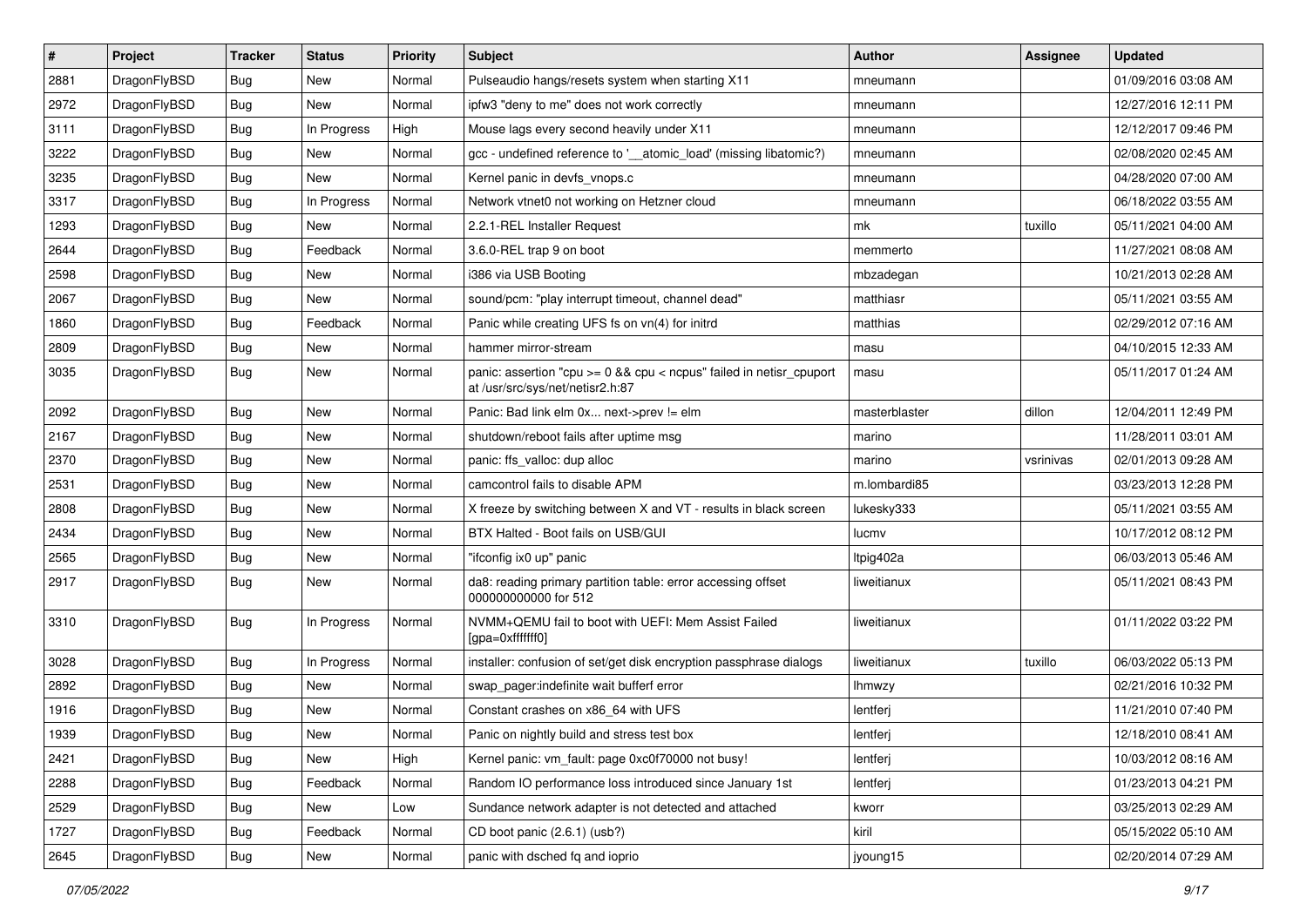| ∦    | Project      | <b>Tracker</b> | <b>Status</b> | <b>Priority</b> | Subject                                                                                                    | Author          | Assignee  | <b>Updated</b>      |
|------|--------------|----------------|---------------|-----------------|------------------------------------------------------------------------------------------------------------|-----------------|-----------|---------------------|
| 2090 | DragonFlyBSD | <b>Bug</b>     | Feedback      | Normal          | snd_hda does not support headphone automute                                                                | justin          |           | 03/29/2012 08:03 PM |
| 2444 | DragonFlyBSD | <b>Bug</b>     | New           | Normal          | Crash during Hammer overnight cleanup                                                                      | justin          |           | 11/04/2012 07:58 AM |
| 385  | DragonFlyBSD | Bug            | Feedback      | Low             | Mail archive address removal                                                                               | justin          | justin    | 03/09/2013 11:24 AM |
| 3228 | DragonFlyBSD | Bug            | <b>New</b>    | Low             | pfi kif unref: state refcount $\leq$ 0 in dmesg                                                            | justin          |           | 03/05/2021 06:39 AM |
| 2153 | DragonFlyBSD | <b>Bug</b>     | <b>New</b>    | Normal          | Too many unuseful warnings at boot                                                                         | juanfra684      |           | 10/18/2011 10:16 PM |
| 2245 | DragonFlyBSD | <b>Bug</b>     | New           | Normal          | panic: assertion "ref < &td->td_toks_end" failed in lwkt_gettoken at<br>/usr/src/sys/kern/lwkt_token.c:588 | juanfra684      |           | 11/22/2011 07:41 PM |
| 1717 | DragonFlyBSD | Bug            | Feedback      | Normal          | HAMMER panic in hammer_cursor_down()                                                                       | josepht1        |           | 05/11/2021 04:05 AM |
| 2568 | DragonFlyBSD | Bug            | New           | Normal          | AHCI panic                                                                                                 | josepht         |           | 06/07/2013 05:52 PM |
| 1330 | DragonFlyBSD | <b>Bug</b>     | Feedback      | Normal          | Hammer, usb disk, SYNCHRONIZE CACHE failure                                                                | josepht         |           | 06/02/2014 04:56 AM |
| 1745 | DragonFlyBSD | Bug            | Feedback      | Normal          | kmalloc panic                                                                                              | josepht         |           | 05/11/2021 04:05 AM |
| 2013 | DragonFlyBSD | Bug            | In Progress   | Normal          | oversized DMA request loop                                                                                 | josepht         |           | 05/11/2021 04:06 AM |
| 2712 | DragonFlyBSD | <b>Bug</b>     | New           | Normal          | connect(2) returns EINVAL when retrying after ECONNREFUSED                                                 | jorisgio        |           | 08/14/2014 05:31 PM |
| 2391 | DragonFlyBSD | Bug            | In Progress   | Normal          | System lock with ahci and acpi enabled on ATI RS690 chipset with<br>SMB600 sata controller                 | jorisgio        | vadaszi   | 06/03/2015 03:51 PM |
| 2890 | DragonFlyBSD | Bug            | New           | Normal          | not able to boot usb installer on Toshiba Chromebook 2                                                     | johnnywhishbone |           | 02/22/2016 03:42 AM |
| 3089 | DragonFlyBSD | Bug            | In Progress   | Normal          | vtnet(4) - disable TCP checksum offload by default                                                         | jlane           | vadaszi   | 05/11/2021 04:14 AM |
| 2731 | DragonFlyBSD | <b>Bug</b>     | In Progress   | Normal          | Screen full of random colors when starting Xorg with Intel Haswell<br>HD Graphics P4600                    | jkatzmaier      |           | 11/12/2014 04:08 PM |
| 2308 | DragonFlyBSD | <b>Bug</b>     | New           | Normal          | System freeze when unloading snd hda                                                                       | jaydg           |           | 02/19/2012 07:15 AM |
| 2369 | DragonFlyBSD | <b>Bug</b>     | New           | Normal          | panic: Bad link elm 0xffffffe07edf6068 next->prev != elm                                                   | jaydg           |           | 08/15/2012 03:04 AM |
| 2353 | DragonFlyBSD | <b>Bug</b>     | In Progress   | Normal          | panic: assertion "gd->gd_spinlocks_wr == 0" failed in<br>bsd4 schedulerclock                               | jaydg           | alexh     | 11/28/2012 01:57 AM |
| 3134 | DragonFlyBSD | <b>Bug</b>     | New           | Normal          | RFC 3021 (/31 networks) appear to be unsupported                                                           | jailbird        |           | 05/16/2018 11:03 PM |
| 2825 | DragonFlyBSD | Bug            | <b>New</b>    | High            | 3x dhclient = hanging system (objcache exhausted)                                                          | jaccovonb       | sepherosa | 05/11/2021 03:55 AM |
| 2604 | DragonFlyBSD | Bug            | <b>New</b>    | Normal          | dell laptop does not boot with LATEST                                                                      | isenmann        |           | 11/20/2013 02:07 AM |
| 2746 | DragonFlyBSD | Bug            | <b>New</b>    | Normal          | some fraction of xterms started from the xmonad window manager<br>get killed with SIGALRM                  | isenmann        | profmakx  | 12/28/2014 02:51 AM |
| 3029 | DragonFlyBSD | Bug            | <b>New</b>    | Normal          | Running DflyBSD 4.8 on FreeBSD bhyve as a guest                                                            | iron            |           | 05/13/2022 04:33 AM |
| 3189 | DragonFlyBSD | <b>Bug</b>     | New           | Normal          | Allow DragonFly Mail Agent to accept an alternate config via<br>command line switch                        | lang            |           | 08/16/2021 12:42 AM |
| 3206 | DragonFlyBSD | Submit         | New           | Normal          | update psm/kbd to FreeBSD 12.0 code                                                                        | htse            |           | 10/05/2019 03:49 PM |
| 3201 | DragonFlyBSD | Submit         | New           | Normal          | Fixes make search display                                                                                  | htse            |           | 08/20/2021 04:02 PM |
| 2125 | DragonFlyBSD | <b>Bug</b>     | New           | Normal          | Weird garbage in dmesg                                                                                     | herrgard        |           | 08/30/2011 08:04 PM |
| 2045 | DragonFlyBSD | Bug            | New           | Normal          | ral(4): Fatal trap 12: page fault while in kernel mode (two panics)                                        | herrgard        |           | 11/03/2011 05:34 PM |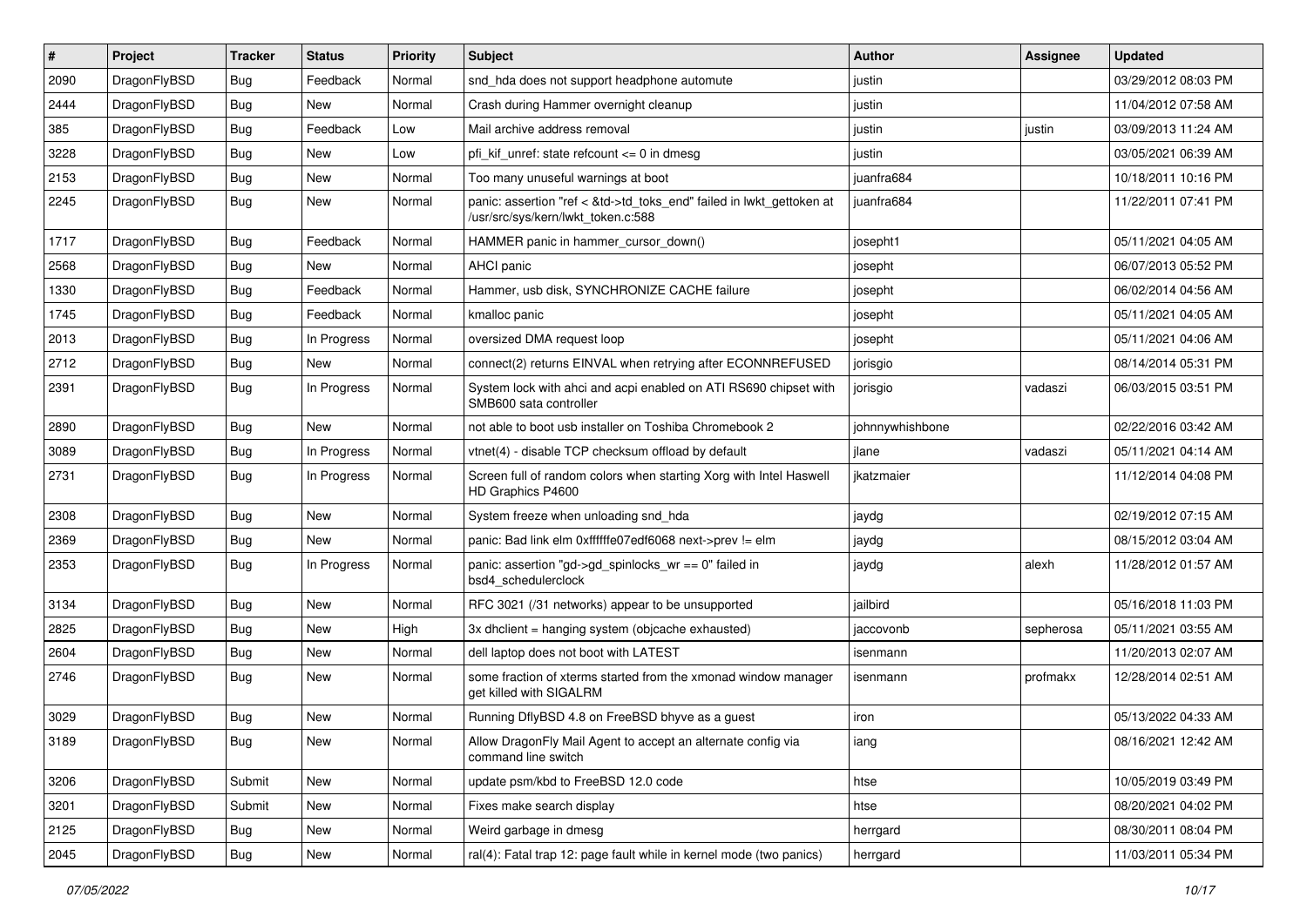| $\vert$ # | Project      | <b>Tracker</b> | <b>Status</b> | <b>Priority</b> | Subject                                                                         | <b>Author</b> | <b>Assignee</b> | <b>Updated</b>      |
|-----------|--------------|----------------|---------------|-----------------|---------------------------------------------------------------------------------|---------------|-----------------|---------------------|
| 2680      | DragonFlyBSD | <b>Bug</b>     | <b>New</b>    | Low             | boot0cfg update makes box unbootable                                            | herrgard      |                 | 06/10/2014 06:02 AM |
| 1982      | DragonFlyBSD | <b>Bug</b>     | <b>New</b>    | Low             | There is no linuxulator on x86-64                                               | herrgard      |                 | 05/31/2022 02:25 PM |
| 1430      | DragonFlyBSD | <b>Bug</b>     | <b>New</b>    | Normal          | Buggy $w(1)$ ?                                                                  | hasso         | alexh           | 11/24/2010 08:09 AM |
| 1532      | DragonFlyBSD | <b>Bug</b>     | <b>New</b>    | Low             | jemalloc doesn't work on DragonFly                                              | hasso         | sjg             | 08/02/2011 01:14 AM |
| 1525      | DragonFlyBSD | Bug            | <b>New</b>    | Normal          | boehm-gc problems                                                               | hasso         |                 | 10/13/2012 07:13 PM |
| 1563      | DragonFlyBSD | <b>Bug</b>     | Feedback      | Normal          | reset(1) doesn't reset terminal to the defaults                                 | hasso         |                 | 03/10/2013 04:17 AM |
| 1502      | DragonFlyBSD | <b>Bug</b>     | In Progress   | Normal          | Lock while deleting files from nohistory HAMMER directories                     | hasso         |                 | 03/10/2013 04:28 AM |
| 884       | DragonFlyBSD | <b>Bug</b>     | In Progress   | High            | Performance/memory problems under filesystem IO load                            | hasso         |                 | 05/11/2021 03:50 AM |
| 1313      | DragonFlyBSD | <b>Bug</b>     | New           | Low             | Signal code in kernel needs major overhaul (signal queues,<br>si_code, si_addr) | hasso         |                 | 05/11/2021 04:00 AM |
| 1411      | DragonFlyBSD | Bug            | Feedback      | Normal          | Burning doesn't work with ahci(4)                                               | hasso         | dillon          | 05/11/2021 04:00 AM |
| 1428      | DragonFlyBSD | Bug            | Feedback      | Low             | POSIX.1e implementation is too old                                              | hasso         | tuxillo         | 05/11/2021 04:00 AM |
| 1486      | DragonFlyBSD | <b>Bug</b>     | Feedback      | Normal          | Interrupt storm related to SATA DVD device                                      | hasso         |                 | 05/11/2021 04:01 AM |
| 2094      | DragonFlyBSD | <b>Bug</b>     | New           | Normal          | Segfault when gdb printing backtrace from core dump                             | greenrd       |                 | 06/25/2011 04:14 PM |
| 2095      | DragonFlyBSD | <b>Bug</b>     | <b>New</b>    | Low             | Running installer post-install: Unsupported DFUI transport "                    | greenrd       |                 | 06/26/2011 09:20 AM |
| 3165      | DragonFlyBSD | <b>Bug</b>     | New           | Normal          | Looping at boot time                                                            | gop           |                 | 12/28/2018 01:04 PM |
| 2577      | DragonFlyBSD | <b>Bug</b>     | New           | Normal          | virtio-blk iops performance is cpu limited on high end devices                  | gjs278        | vsrinivas       | 08/01/2013 02:28 PM |
| 1923      | DragonFlyBSD | <b>Bug</b>     | <b>New</b>    | Normal          | Abysmal NFS performance with IPv6                                               | ftigeot       |                 | 12/05/2010 09:34 PM |
| 2037      | DragonFlyBSD | <b>Bug</b>     | Feedback      | Normal          | Panic Bad link elm while building packages                                      | ftigeot       | dillon          | 04/21/2011 07:20 AM |
| 2051      | DragonFlyBSD | Bug            | <b>New</b>    | Normal          | No ipv6 lan route entry created on 2.10                                         | ftigeot       |                 | 04/21/2011 10:37 AM |
| 2403      | DragonFlyBSD | <b>Bug</b>     | <b>New</b>    | Low             | newfs -E doesn't handle /dev/serno device names properly                        | ftigeot       |                 | 08/17/2012 05:07 AM |
| 2535      | DragonFlyBSD | <b>Bug</b>     | <b>New</b>    | Normal          | Imap processes apparentlt blocked on disk I/O                                   | ftigeot       |                 | 04/02/2013 09:31 AM |
| 2619      | DragonFlyBSD | <b>Bug</b>     | <b>New</b>    | Normal          | DragonFly 3.6 can't be installed on a 6TB volume                                | ftigeot       |                 | 02/23/2014 11:55 PM |
| 2416      | DragonFlyBSD | <b>Bug</b>     | New           | Normal          | ".' entry can be removed on mounted nfs filesystem                              | ftigeot       | tuxillo         | 06/03/2014 04:40 AM |
| 2803      | DragonFlyBSD | Bug            | <b>New</b>    | Normal          | HAMMER: Warning: UNDO area too small!                                           | ftigeot       |                 | 03/11/2015 03:42 PM |
| 2819      | DragonFlyBSD | Bug            | In Progress   | Normal          | Random micro system freezes after a week of uptime                              | ftigeot       | dillon          | 08/16/2015 08:46 PM |
| 2674      | DragonFlyBSD | <b>Bug</b>     | <b>New</b>    | Normal          | <b>GPT Support</b>                                                              | ftigeot       |                 | 12/28/2015 02:54 PM |
| 1593      | DragonFlyBSD | <b>Bug</b>     | Feedback      | Normal          | panic: assertion: $\cosh = a$ p->ap err $\cosh$ in ahci put err $\cosh$         | ftigeot       | ftigeot         | 05/15/2022 05:09 AM |
| 1826      | DragonFlyBSD | Bug            | New           | Normal          | panic during boot: assertion so->so_port  in tcp_input                          | ftigeot       |                 | 05/15/2022 11:05 AM |
| 1818      | DragonFlyBSD | <b>Bug</b>     | New           | Normal          | panic: Bad tailq NEXT (kqueue issue ?)                                          | ftigeot       |                 | 05/15/2022 11:40 AM |
| 2122      | DragonFlyBSD | Submit         | New           | Normal          | [Review] Fixes to the VFS layer                                                 | ftigeot       |                 | 05/31/2022 03:25 PM |
| 1899      | DragonFlyBSD | Bug            | New           | Normal          | Keyboard doesn't work                                                           | fransm        |                 | 05/15/2022 03:32 PM |
| 846       | DragonFlyBSD | <b>Bug</b>     | Feedback      | Normal          | USB bugs:usb mouse can't used!                                                  | frankning     |                 | 01/15/2015 08:36 AM |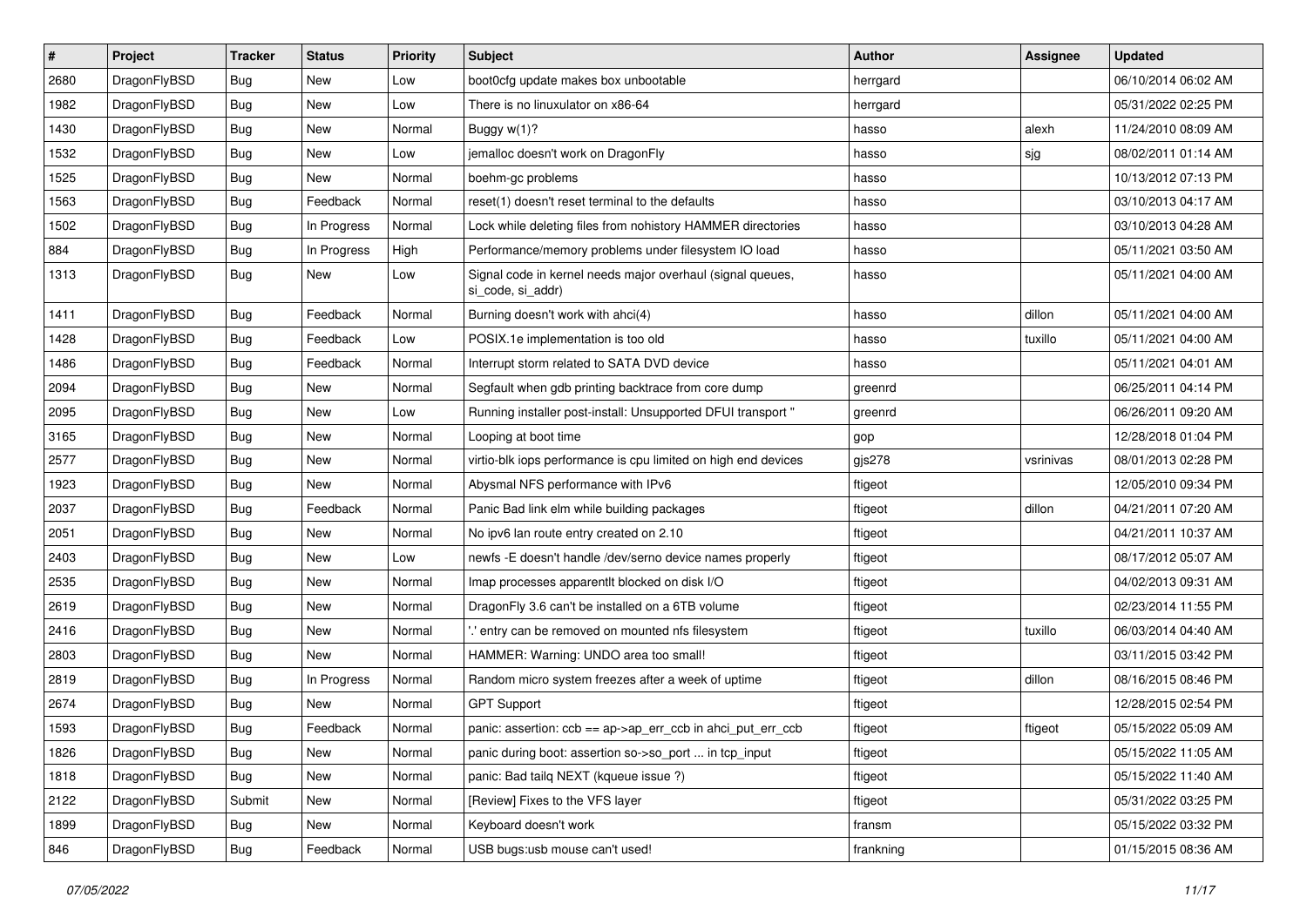| $\vert$ # | Project      | <b>Tracker</b> | <b>Status</b> | <b>Priority</b> | Subject                                                                                                    | Author        | Assignee | <b>Updated</b>      |
|-----------|--------------|----------------|---------------|-----------------|------------------------------------------------------------------------------------------------------------|---------------|----------|---------------------|
| 979       | DragonFlyBSD | <b>Bug</b>     | Feedback      | Normal          | Failure-prone USB mass storage (SB600? msdosfs? CAM?)                                                      | floid         |          | 01/15/2015 08:38 AM |
| 1672      | DragonFlyBSD | <b>Bug</b>     | Feedback      | Normal          | panic (trap 12) around btree_search() in 2.4.1-RELEASE                                                     | floid         |          | 01/19/2015 03:36 AM |
| 2569      | DragonFlyBSD | <b>Bug</b>     | <b>New</b>    | Normal          | ctime NFS                                                                                                  | ferney        |          | 08/11/2013 04:35 AM |
| 2657      | DragonFlyBSD | Bug            | <b>New</b>    | High            | Needs acl to migrate our servers                                                                           | ferney        |          | 03/31/2014 11:37 AM |
| 2075      | DragonFlyBSD | <b>Bug</b>     | <b>New</b>    | Normal          | pflogd on x86 64                                                                                           | fanch         |          | 05/16/2011 04:04 PM |
| 3276      | DragonFlyBSD | Submit         | New           | Normal          | Add option controlling whether gpt expand expands the last partition<br>(needs testing)                    | falsifian     |          | 07/10/2021 03:35 AM |
| 2544      | DragonFlyBSD | <b>Bug</b>     | New           | Normal          | live DVD system boot (menu option 1) caused db> prompt on<br>PE1950                                        | estrabd       |          | 05/11/2021 03:54 AM |
| 2158      | DragonFlyBSD | <b>Bug</b>     | <b>New</b>    | Normal          | iwn panics with assertion on boot.                                                                         | eocallaghan   |          | 10/24/2011 04:13 PM |
| 2164      | DragonFlyBSD | <b>Bug</b>     | <b>New</b>    | Normal          | panic on reboot from usb.                                                                                  | eocallaghan   |          | 10/27/2011 09:29 AM |
| 2161      | DragonFlyBSD | Bug            | New           | Normal          | Outdated xorg.conf file gets installed into etc and screws up mouse                                        | eocallaghan   |          | 10/27/2011 01:51 PM |
| 2254      | DragonFlyBSD | Bug            | New           | Normal          | panic: assertion "ref < &td->td_toks_end" failed in lwkt_gettoken at<br>/usr/src/sys/kern/lwkt_token.c:588 | eocallaghan   |          | 12/05/2011 10:21 PM |
| 1592      | DragonFlyBSD | Bug            | Feedback      | Normal          | AcpiOSUnmapMemory: Warning, deallocation did not track<br>allocation.                                      | eocallaghan   |          | 06/02/2014 07:45 AM |
| 1591      | DragonFlyBSD | Bug            | Feedback      | Normal          | Lenovo X301 hangs with AHCI Driver CMD TIMEOUT<br>STS=d0 <bsy></bsy>                                       | eocallaghan   |          | 05/11/2021 04:05 AM |
| 1947      | DragonFlyBSD | <b>Bug</b>     | New           | Low             | GA-880GM-UD2H (rev. 1.3) AHCI fails to detect disks at the end of<br>the RAID controller                   | eocallaghan   |          | 11/27/2021 08:46 AM |
| 1831      | DragonFlyBSD | <b>Bug</b>     | Feedback      | High            | HAMMER "malloc limit exceeded" panic                                                                       | eocallaghan   | dillon   | 06/04/2022 04:38 AM |
| 1463      | DragonFlyBSD | <b>Bug</b>     | New           | Normal          | Mountroot before drives are initialized                                                                    | elekktretterr |          | 12/07/2010 01:30 PM |
| 1669      | DragonFlyBSD | Bug            | In Progress   | Normal          | Drive wont open using button                                                                               | elekktretterr |          | 02/29/2012 12:05 PM |
| 1668      | DragonFlyBSD | Bug            | Feedback      | Normal          | Power button not working                                                                                   | elekktretterr |          | 03/10/2013 06:22 AM |
| 1194      | DragonFlyBSD | Bug            | New           | Normal          | SCSI errors while trying to copy photos from my camera                                                     | elekktretterr |          | 01/14/2015 04:39 PM |
| 1456      | DragonFlyBSD | <b>Bug</b>     | Feedback      | Normal          | Microsoft wireless desktop problems                                                                        | elekktretterr |          | 01/15/2015 08:34 AM |
| 1634      | DragonFlyBSD | <b>Bug</b>     | New           | Normal          | panic: spin lock: 0xe4ad1320, indefinitive wait!                                                           | elekktretterr |          | 01/19/2015 03:21 AM |
| 1181      | DragonFlyBSD | <b>Bug</b>     | In Progress   | Normal          | ACX111 panic                                                                                               | elekktretterr |          | 05/11/2021 04:00 AM |
| 1454      | DragonFlyBSD | <b>Bug</b>     | Feedback      | Normal          | Unable to boot from external USB DVD drive                                                                 | elekktretterr |          | 05/11/2021 04:01 AM |
| 1613      | DragonFlyBSD | Bug            | Feedback      | Normal          | USB Keyboard not working on master                                                                         | elekktretterr |          | 05/11/2021 04:05 AM |
| 1877      | DragonFlyBSD | Bug            | New           | Normal          | Freeze during 1st hammer cleanup after new install                                                         | elekktretterr |          | 05/15/2022 11:43 AM |
| 3116      | DragonFlyBSD | <b>Bug</b>     | New           | Normal          | da0 detects on very big volume if to _remove_ usb install stick and<br>reboot on Intel NUC5PPYH            | dpostolov     |          | 01/07/2018 09:40 PM |
| 3117      | DragonFlyBSD | <b>Bug</b>     | New           | Normal          | Problem with colours if "intel" video-driver used                                                          | dpostolov     |          | 01/07/2018 11:35 PM |
| 1336      | DragonFlyBSD | Bug            | In Progress   | Normal          | Still looking for reports of missed directory entries w/ HAMMER                                            | dillon        |          | 05/11/2021 04:00 AM |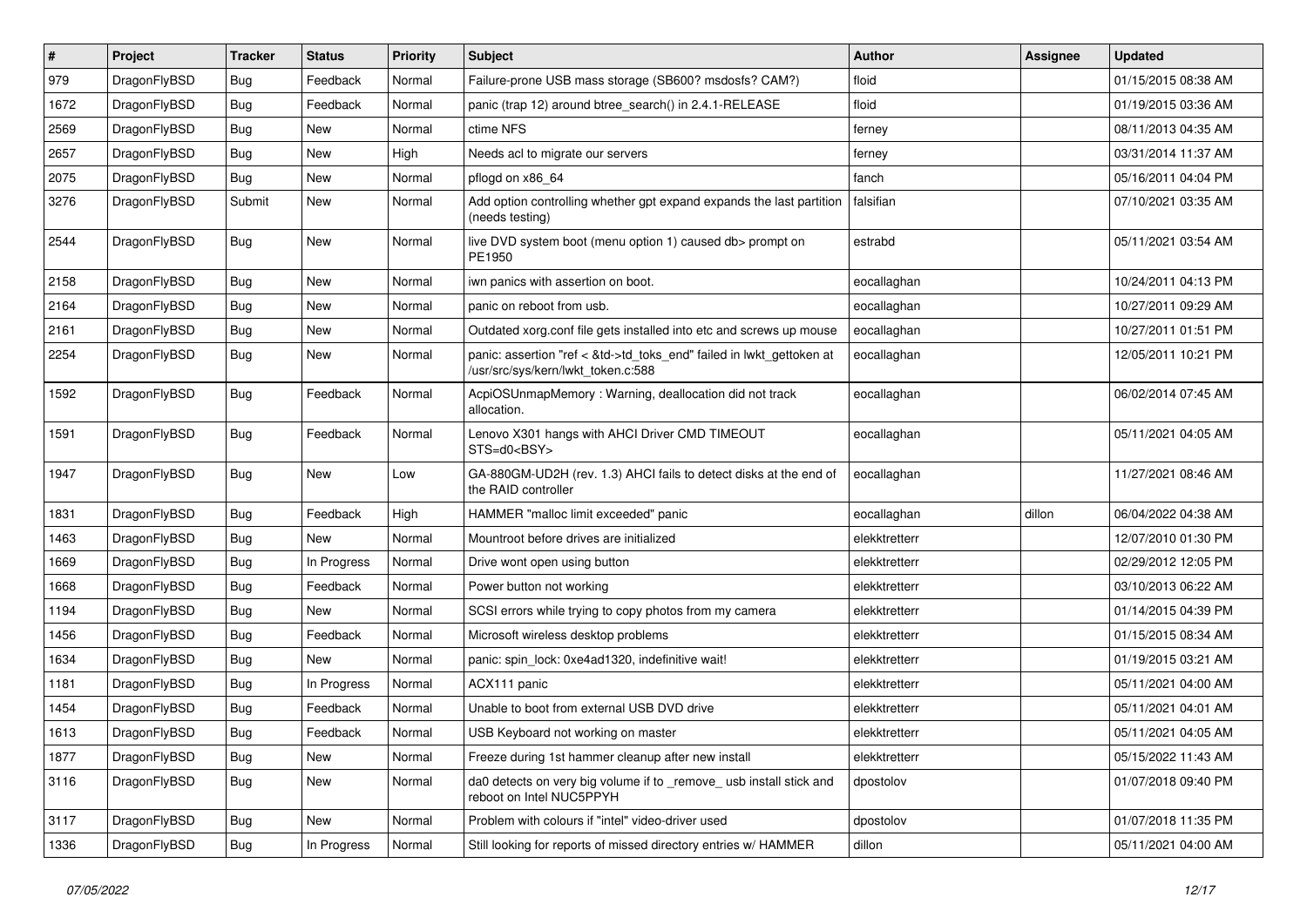| #    | Project      | <b>Tracker</b> | <b>Status</b> | <b>Priority</b> | Subject                                                                                                                                                   | <b>Author</b> | Assignee | <b>Updated</b>      |
|------|--------------|----------------|---------------|-----------------|-----------------------------------------------------------------------------------------------------------------------------------------------------------|---------------|----------|---------------------|
| 1429 | DragonFlyBSD | <b>Bug</b>     | Feedback      | Normal          | vkernel bug - "mfree: m->m_nextpkt != NULL"                                                                                                               | dillon        |          | 05/11/2021 04:00 AM |
| 1448 | DragonFlyBSD | <b>Bug</b>     | Feedback      | Normal          | panic: assertion: _tp->tt_msg->tt_cpuid == mycpuid in<br>tcp_callout_active tcp_output tcp_usr_send netmsg_pru_send<br>netmsg_service tcpmsg_service_loop | dillon        |          | 05/11/2021 04:00 AM |
| 1774 | DragonFlyBSD | <b>Bug</b>     | <b>New</b>    | Normal          | New IP header cleanup branch available for testing                                                                                                        | dillon        |          | 05/15/2022 10:59 AM |
| 2708 | DragonFlyBSD | <b>Bug</b>     | New           | Normal          | unable to send TCP nor UDP on age(4) interface                                                                                                            | dermiste      |          | 05/11/2021 03:54 AM |
| 3147 | DragonFlyBSD | Submit         | <b>New</b>    | Normal          | Enable headless installation                                                                                                                              | ddegroot      |          | 10/09/2018 01:25 PM |
| 3154 | DragonFlyBSD | Submit         | New           | Normal          | Update serial handling in bootloader                                                                                                                      | ddegroot      | dillon   | 11/06/2018 11:21 PM |
| 2790 | DragonFlyBSD | Submit         | New           | Low             | filedesc softrefs increment code factoring                                                                                                                | dclink        |          | 02/21/2015 04:00 AM |
| 2717 | DragonFlyBSD | Submit         | Feedback      | Normal          | Out of range numeric handling                                                                                                                             | dclink        | tuxillo  | 05/11/2021 04:08 AM |
| 2721 | DragonFlyBSD | Submit         | Feedback      | Low             | Some few zalloc calls to objcache ones replacements                                                                                                       | dclink        | tuxillo  | 05/11/2021 04:08 AM |
| 3018 | DragonFlyBSD | Bug            | New           | Normal          | sys/bus/u4b/wlan/if run.c:5464]: (style) Redundant condition                                                                                              | dcb           |          | 04/11/2017 11:26 AM |
| 3022 | DragonFlyBSD | <b>Bug</b>     | New           | Normal          | sys/dev/netif/ath/ath/if_ath.c:2142: strange bitmask?                                                                                                     | dcb           |          | 04/11/2017 11:49 AM |
| 3024 | DragonFlyBSD | <b>Bug</b>     | New           | Low             | sys/dev/netif/wi/if_wi.c:1090]: (style) Redundant condition                                                                                               | dcb           |          | 04/11/2017 11:56 AM |
| 3021 | DragonFlyBSD | Bug            | In Progress   | Normal          | sys/dev/drm/i915/i915_gem_stolen.c:115]: (error) Signed integer<br>overflow for expression '65535<<20'                                                    | dcb           |          | 04/11/2017 12:46 PM |
| 3011 | DragonFlyBSD | Bug            | In Progress   | Normal          | dragonfly/sys/dev/netif/re/re.c: suspicious code?                                                                                                         | dcb           |          | 07/29/2017 01:26 AM |
| 3025 | DragonFlyBSD | Bug            | New           | Normal          | sys/dev/powermng/powernow/powernow.c:284: bad comparison?                                                                                                 | dcb           |          | 09/23/2017 07:45 AM |
| 3076 | DragonFlyBSD | Bug            | New           | Normal          | sys/dev/netif/ig_hal/e1000_ich8lan.c:1594: sanity checking mixup ?                                                                                        | dcb           |          | 10/11/2017 01:58 AM |
| 2652 | DragonFlyBSD | Bug            | <b>New</b>    | Normal          | 189a0ff3761b47  ix: Implement MSI-X support locks up Lenovo<br>S <sub>10</sub> Intel Atom n <sub>270</sub>                                                | davshao       |          | 05/14/2014 01:55 AM |
| 2688 | DragonFlyBSD | Bug            | New           | Normal          | 67613368bdda7 Fix wrong checks for U4B presence Asrock Z77M<br>difficulty detecting USB keyboard                                                          | davshao       |          | 06/28/2014 07:08 PM |
| 2835 | DragonFlyBSD | Bug            | <b>New</b>    | Normal          | /usr/include/c++/5.0/bits/c++locale.h likes<br>POSIX_C_SOURCE>=200809                                                                                     | davshao       |          | 11/18/2015 03:40 AM |
| 2994 | DragonFlyBSD | Bug            | <b>New</b>    | Normal          | Intermittent boot hangs after git: hammer - HAMMER Version 7                                                                                              | davshao       |          | 03/30/2017 02:06 PM |
| 2414 | DragonFlyBSD | Bug            | In Progress   | Normal          | Lenovo S10 acpi freeze (not new)                                                                                                                          | davshao       |          | 05/11/2021 04:13 AM |
| 3031 | DragonFlyBSD | Submit         | In Progress   | Normal          | Update drm/radeon to Linux 4.7.10 as much as possible                                                                                                     | davshao       | ftigeot  | 08/19/2021 12:33 PM |
| 3145 | DragonFlyBSD | Submit         | In Progress   | Normal          | Update libelf to FreeBSD 12 current and build as base library usable<br>by ports                                                                          | davshao       | tuxillo  | 08/20/2021 03:58 PM |
| 3227 | DragonFlyBSD | Submit         | <b>New</b>    | Normal          | Add HAMMER2 instructions in the installation medium README                                                                                                | daftaupe      |          | 03/26/2020 03:34 PM |
| 3243 | DragonFlyBSD | <b>Bug</b>     | New           | Normal          | SMART status not reported properly for SSD disks                                                                                                          | daftaupe      |          | 09/09/2020 11:03 PM |
| 2687 | DragonFlyBSD | Bug            | New           | Normal          | natacontrol software RAID in installer                                                                                                                    | csmelosky     |          | 06/22/2014 12:03 PM |
| 1538 | DragonFlyBSD | Bug            | <b>New</b>    | Low             | mountroot should probe file systems                                                                                                                       | corecode      | alexh    | 11/24/2010 06:35 PM |
| 341  | DragonFlyBSD | Bug            | New           | Normal          | Vinum erroneously repors devices as busy                                                                                                                  | corecode      | swildner | 01/21/2012 04:50 AM |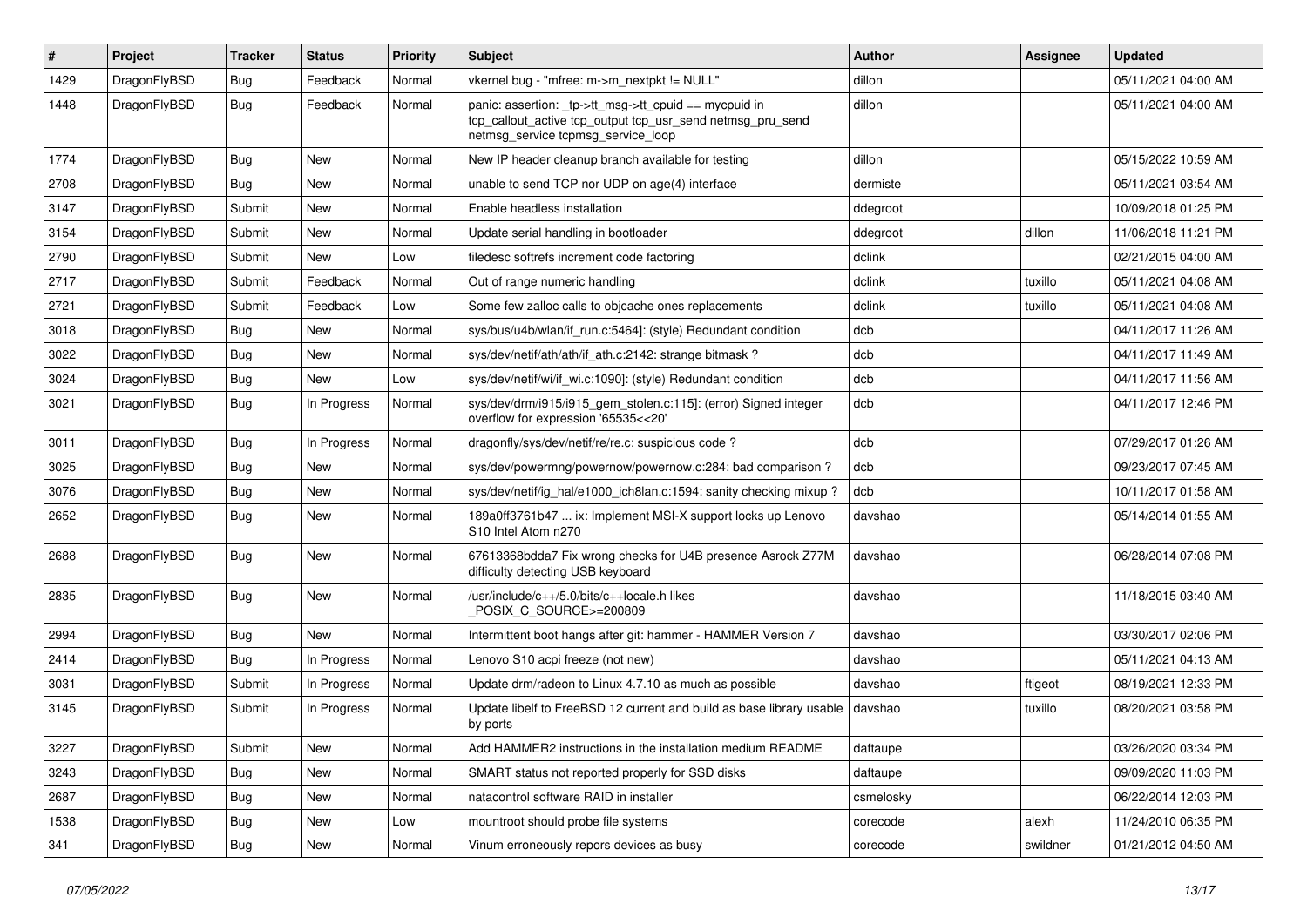| $\pmb{\#}$ | Project      | <b>Tracker</b> | <b>Status</b> | <b>Priority</b> | Subject                                                                                                       | <b>Author</b> | <b>Assignee</b> | <b>Updated</b>      |
|------------|--------------|----------------|---------------|-----------------|---------------------------------------------------------------------------------------------------------------|---------------|-----------------|---------------------|
| 1307       | DragonFlyBSD | Bug            | In Progress   | Normal          | hammer tid -2 shows unexpected result                                                                         | corecode      |                 | 10/18/2016 05:29 PM |
| 781        | DragonFlyBSD | Bug            | In Progress   | Normal          | fdisk uses wrong geometry on usb flash drives                                                                 | corecode      | tuxillo         | 05/11/2021 03:50 AM |
| 847        | DragonFlyBSD | Bug            | Feedback      | Normal          | processes getting stuck on mount point                                                                        | corecode      | tuxillo         | 05/11/2021 03:50 AM |
| 901        | DragonFlyBSD | Bug            | Feedback      | Normal          | route show needs to get data from all cpus                                                                    | corecode      | tuxillo         | 05/11/2021 03:50 AM |
| 911        | DragonFlyBSD | Bug            | Feedback      | Normal          | kldload/kernel linker can exceed malloc reserve and panic system                                              | corecode      | tuxillo         | 05/11/2021 03:51 AM |
| 1030       | DragonFlyBSD | Bug            | In Progress   | Normal          | msdosfs umount panic                                                                                          | corecode      | tuxillo         | 05/11/2021 03:51 AM |
| 1198       | DragonFlyBSD | Bug            | <b>New</b>    | High            | DDB loops panic in db_read_bytes                                                                              | corecode      | tuxillo         | 05/11/2021 03:51 AM |
| 1287       | DragonFlyBSD | Bug            | Feedback      | Normal          | altq configuration doesn't work                                                                               | corecode      | tuxillo         | 05/11/2021 03:51 AM |
| 1440       | DragonFlyBSD | Bug            | <b>New</b>    | Normal          | ptrace/gdb doesn't work after process blocks SIGTRAP                                                          | corecode      | tuxillo         | 05/11/2021 03:52 AM |
| 1442       | DragonFlyBSD | Bug            | <b>New</b>    | Normal          | blocking SIGSEGV and triggering a segment violation produces an<br>all CPU consuming process                  | corecode      | tuxillo         | 05/11/2021 03:52 AM |
| 1469       | DragonFlyBSD | Bug            | In Progress   | Normal          | Hammer history security concern                                                                               | corecode      | tuxillo         | 05/11/2021 03:52 AM |
| 1474       | DragonFlyBSD | Bug            | <b>New</b>    | Normal          | ithread 1 unexpectedly rescheduled                                                                            | corecode      | tuxillo         | 05/11/2021 03:52 AM |
| 1475       | DragonFlyBSD | Bug            | In Progress   | Normal          | kernel blocks with low memory and syscons setting a high res mode<br>/ scrollback                             | corecode      | tuxillo         | 05/11/2021 03:52 AM |
| 1528       | DragonFlyBSD | Bug            | In Progress   | Normal          | ktrace does not show proper return values for pipe(2)                                                         | corecode      | tuxillo         | 05/11/2021 03:52 AM |
| 1547       | DragonFlyBSD | Bug            | In Progress   | Normal          | disklabel64 automatic sizing                                                                                  | corecode      | tuxillo         | 05/11/2021 03:52 AM |
| 1556       | DragonFlyBSD | Bug            | New           | Normal          | many processes stuck in "hmrrcm", system unusable                                                             | corecode      | tuxillo         | 05/11/2021 03:52 AM |
| 1583       | DragonFlyBSD | Bug            | In Progress   | Normal          | panic: assertion: cursor->trans->sync_lock_refs > 0 in<br>hammer_recover_cursor                               | corecode      | tuxillo         | 05/11/2021 03:53 AM |
| 1584       | DragonFlyBSD | Bug            | In Progress   | Normal          | can't use ssh from jail: debug1: read_passphrase: can't open<br>/dev/tty: Device busy                         | corecode      | tuxillo         | 05/11/2021 03:53 AM |
| 1587       | DragonFlyBSD | Bug            | Feedback      | Normal          | can't gdb across fork                                                                                         | corecode      | tuxillo         | 05/11/2021 03:54 AM |
| 731        | DragonFlyBSD | Bug            | New           | Normal          | system freeze on "slice too large"                                                                            | corecode      | tuxillo         | 06/25/2022 04:01 AM |
| 742        | DragonFlyBSD | Bug            | In Progress   | Normal          | umount problems with multiple mounts                                                                          | corecode      | tuxillo         | 06/25/2022 04:02 AM |
| 1481       | DragonFlyBSD | Bug            | Feedback      | Normal          | panic: assertion: kva_p(buf) in soopt_from_kbuf (after ipfw pipe<br>show, 2.2.1-R)                            | combiner      |                 | 05/11/2021 04:01 AM |
| 2735       | DragonFlyBSD | Bug            | <b>New</b>    | Urgent          | iwn panics SYSSASSERT                                                                                         | cnb           |                 | 05/11/2021 03:55 AM |
| 2736       | DragonFlyBSD | Bug            | <b>New</b>    | High            | kernel panics on acpi_timer_probe function                                                                    | cnb           |                 | 05/11/2021 03:55 AM |
| 3280       | DragonFlyBSD | <b>Bug</b>     | New           | Normal          | KMS console and i915(4) not working in 6.0                                                                    | cmusser       |                 | 07/10/2021 03:35 AM |
| 3139       | DragonFlyBSD | Bug            | <b>New</b>    | Normal          | USB Mouse Does Not Work in DragonflyBSD guest on VirtualBox                                                   | chiguy1256    |                 | 06/24/2018 10:14 PM |
| 2858       | DragonFlyBSD | <b>Bug</b>     | New           | Low             | Installer "Local or UTC" question should have "No" selected by<br>default.                                    | cgag          |                 | 12/02/2015 01:18 PM |
| 2859       | DragonFlyBSD | <b>Bug</b>     | New           | Low             | Installer configuration menu always highlights "Select timezone", no<br>matter which step was last completed. | cgag          |                 | 12/02/2015 01:54 PM |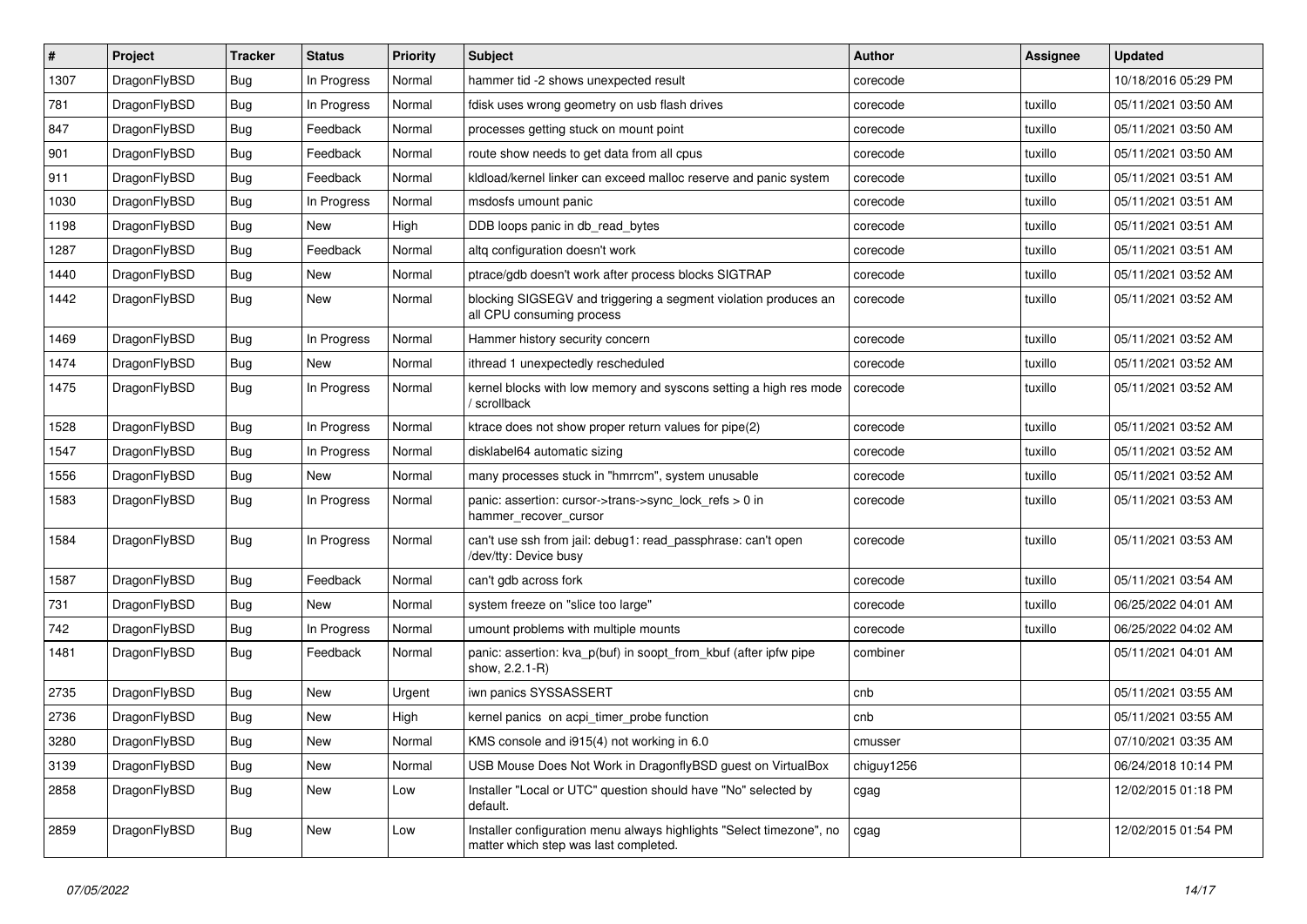| $\sharp$ | Project      | <b>Tracker</b> | <b>Status</b> | <b>Priority</b> | Subject                                                                                                                      | <b>Author</b>      | <b>Assignee</b> | <b>Updated</b>      |
|----------|--------------|----------------|---------------|-----------------|------------------------------------------------------------------------------------------------------------------------------|--------------------|-----------------|---------------------|
| 3143     | DragonFlyBSD | Bug            | New           | Normal          | assertion "0" failed in hammer2 inode xop chain sync                                                                         | cbin               |                 | 07/18/2018 12:50 PM |
| 1618     | DragonFlyBSD | Bug            | Feedback      | Normal          | collision for 'struct pmap' when using RPC and <sys user.h=""></sys>                                                         | carenas            |                 | 05/11/2021 04:05 AM |
| 2265     | DragonFlyBSD | <b>Bug</b>     | New           | Normal          | mbsrtowcs does not properly handle invalid mbstate_t in ps                                                                   | c.turner1          | swildner        | 01/10/2012 07:56 PM |
| 2319     | DragonFlyBSD | <b>Bug</b>     | New           | Normal          | crypt/passwd forward compat                                                                                                  | c.turner1          |                 | 02/28/2012 12:39 PM |
| 725      | DragonFlyBSD | Bug            | In Progress   | Low             | 'make distribution' fails w/'ro' /usr/obj                                                                                    | c.turner           |                 | 03/09/2013 01:01 PM |
| 2115     | DragonFlyBSD | <b>Bug</b>     | New           | Normal          | [msk] system freeze after receive some paquet                                                                                | bsdsx              |                 | 08/22/2011 10:22 AM |
| 1521     | DragonFlyBSD | <b>Bug</b>     | Feedback      | Normal          | amd64 2.4 livecd won't mount root at boot                                                                                    | bolapara           |                 | 01/28/2018 03:45 AM |
| 1594     | DragonFlyBSD | <b>Bug</b>     | <b>New</b>    | Normal          | Kernel panic during boot from Live CD on Dell E6400                                                                          | bodie              |                 | 05/11/2021 03:54 AM |
| 3110     | DragonFlyBSD | <b>Bug</b>     | New           | Normal          | crash with ipfw3 under load                                                                                                  | bnegre82           |                 | 12/09/2017 06:22 AM |
| 3101     | DragonFlyBSD | <b>Bug</b>     | <b>New</b>    | Low             | PFI CGI install not working in dragonflybsd 5.0.1 USB install                                                                | bnegre82           |                 | 05/11/2021 04:14 AM |
| 1882     | DragonFlyBSD | <b>Bug</b>     | New           | Low             | Idea for handling new USB vendor/device codes                                                                                | bmk                |                 | 10/20/2010 12:15 PM |
| 3281     | DragonFlyBSD | <b>Bug</b>     | New           | Normal          | Crash after leaving unattended for a while                                                                                   | bhaible            |                 | 07/10/2021 03:32 AM |
| 3284     | DragonFlyBSD | <b>Bug</b>     | New           | Normal          | Wrong towlower() result for U+038A                                                                                           | bhaible            |                 | 07/10/2021 03:34 AM |
| 3283     | DragonFlyBSD | <b>Bug</b>     | <b>New</b>    | Normal          | mknodat() cannot create FIFOs                                                                                                | bhaible            |                 | 07/10/2021 03:34 AM |
| 3282     | DragonFlyBSD | <b>Bug</b>     | <b>New</b>    | Normal          | unexpected errno value from fopen()                                                                                          | bhaible            |                 | 07/10/2021 03:34 AM |
| 1718     | DragonFlyBSD | <b>Bug</b>     | Feedback      | Normal          | IDE disk drive not detected by x86_64 2.6.1 Live CD                                                                          | bcox               |                 | 11/27/2021 08:25 AM |
| 3132     | DragonFlyBSD | <b>Bug</b>     | New           | Low             | unifdef mined                                                                                                                | bcallah            |                 | 04/26/2018 08:34 PM |
| 331      | DragonFlyBSD | <b>Bug</b>     | In Progress   | Normal          | ftpsesame (aka Bridging S01E03)                                                                                              | bastyaelvtars      |                 | 03/09/2013 12:28 PM |
| 2107     | DragonFlyBSD | <b>Bug</b>     | New           | Normal          | 2.10.1 sata dvd drive issue                                                                                                  | ausppc             |                 | 07/31/2011 08:41 PM |
| 1148     | DragonFlyBSD | <b>Bug</b>     | In Progress   | Low             | BCM4311 wireless network adapter detected but not functional                                                                 | archimedes.gaviola |                 | 05/11/2021 04:00 AM |
| 2877     | DragonFlyBSD | <b>Bug</b>     | <b>New</b>    | Low             | sed fails when working with UTF-8 locale and non-UTF symbols                                                                 | arcade@b1t.name    |                 | 12/30/2015 11:20 AM |
| 2882     | DragonFlyBSD | <b>Bug</b>     | New           | Low             | bridge sends packets from individual interfaces                                                                              | arcade@b1t.name    |                 | 01/09/2016 12:43 PM |
| 2878     | DragonFlyBSD | <b>Bug</b>     | New           | Low             | [fix] CCVER problem when using clang and cpu extensions<br>(intrinsics)                                                      | arcade@b1t.name    |                 | 06/24/2016 04:25 AM |
| 3209     | DragonFlyBSD | <b>Bug</b>     | <b>New</b>    | Normal          | svc has some minor bugs                                                                                                      | arcade@b1t.name    |                 | 10/24/2019 09:08 AM |
| 3278     | DragonFlyBSD | <b>Bug</b>     | <b>New</b>    | Normal          | Second screen image is distorted                                                                                             | arcade@b1t.name    |                 | 07/10/2021 03:36 AM |
| 3311     | DragonFlyBSD | <b>Bug</b>     | <b>New</b>    | Low             | TrueCrypt support may cause kernel crash                                                                                     | arcade@b1t.name    |                 | 04/29/2022 06:19 AM |
| 2520     | DragonFlyBSD | Bug            | <b>New</b>    | Normal          | panic: assertion "IS_SERIALIZED((ifp->if_serializer))" failed in<br>if_default_serialize_assert at /usr/src/sys/net/if.c:437 | ano                |                 | 03/09/2013 12:14 AM |
| 2329     | DragonFlyBSD | <b>Bug</b>     | <b>New</b>    | Normal          | ibm x3550 & acpi                                                                                                             | ano                |                 | 06/03/2014 11:37 AM |
| 1714     | DragonFlyBSD | <b>Bug</b>     | New           | Low             | hwpmc                                                                                                                        | alexh              | swildner        | 08/18/2012 02:03 PM |
| 1921     | DragonFlyBSD | <b>Bug</b>     | In Progress   | Normal          | we miss mlockall                                                                                                             | alexh              | tuxillo         | 06/18/2022 04:08 AM |
| 1824     | DragonFlyBSD | <b>Bug</b>     | Feedback      | Normal          | kernel panic, x86, 2.7.3.859.ge5104                                                                                          | akirchhoff135014   |                 | 03/10/2013 07:49 AM |
| 2210     | DragonFlyBSD | <b>Bug</b>     | New           | Normal          | Bugtracker cannot assign default project for new users                                                                       | ahuete.devel       |                 | 11/17/2011 11:30 AM |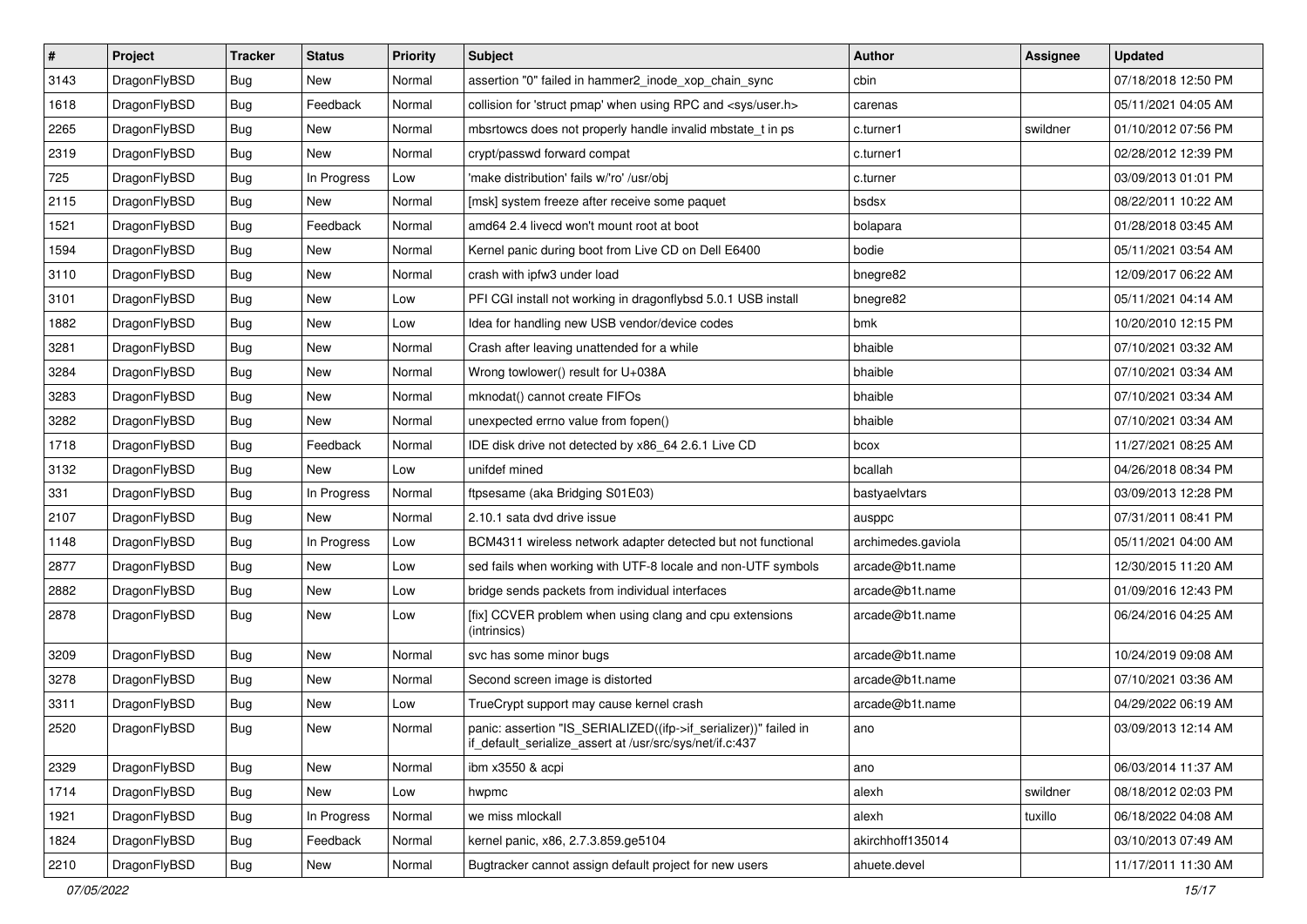| $\vert$ # | Project      | <b>Tracker</b> | <b>Status</b> | <b>Priority</b> | <b>Subject</b>                                                                                                       | <b>Author</b>      | Assignee | <b>Updated</b>      |
|-----------|--------------|----------------|---------------|-----------------|----------------------------------------------------------------------------------------------------------------------|--------------------|----------|---------------------|
| 3299      | DragonFlyBSD | <b>Bug</b>     | In Progress   | Normal          | DragonFlyBSD reports utterly wrong uptime (most of the time, right<br>after booting in)                              | adrian             |          | 11/11/2021 01:43 PM |
| 3301      | DragonFlyBSD | Bug            | <b>New</b>    | Normal          | Gkrellm from the packages is not showing logged in users in main<br>window, logged in users always $== 0$            | adrian             |          | 01/08/2022 04:24 AM |
| 3300      | DragonFlyBSD | <b>Bug</b>     | <b>New</b>    | Normal          | Running Xvnc from TigerVNC package through the INETD daemon<br>in TCP WAIT mode fails hard                           | adrian             |          | 01/08/2022 04:25 AM |
| 2250      | DragonFlyBSD | Bug            | <b>New</b>    | Normal          | Kernel panic                                                                                                         | adamk              |          | 11/23/2018 01:10 AM |
| 1941      | DragonFlyBSD | <b>Bug</b>     | <b>New</b>    | Normal          | wlan config crash                                                                                                    | abandon.every.hope |          | 12/24/2010 07:54 PM |
| 2852      | DragonFlyBSD | <b>Bug</b>     | <b>New</b>    | Normal          | Hammer File System - hangs on undo during system boot / mount -<br>will not recover on DragonFlyBSD newer than 3.6.0 | abale              |          | 05/11/2021 04:07 AM |
| 3120      | DragonFlyBSD | <b>Bug</b>     | <b>New</b>    | Normal          | Intel AC 8260 firmware does not load                                                                                 | Vintodrimmer       |          | 08/28/2018 03:30 AM |
| 3219      | DragonFlyBSD | <b>Bug</b>     | <b>New</b>    | Normal          | x11/xorg port can not be build                                                                                       | <b>UlasSAYGIN</b>  |          | 03/31/2020 08:57 AM |
| 3240      | DragonFlyBSD | Bug            | <b>New</b>    | High            | compile error because of openssl with /usr/dports/security/rhash for<br>mysql 8 install                              | <b>UlasSAYGIN</b>  |          | 06/04/2020 08:05 AM |
| 2595      | DragonFlyBSD | <b>Bug</b>     | New           | Normal          | DragonFly 3.4.3 crashes on SUN Blade X6250 with Qlogic ISP 2432<br>FC card                                           | Turvamies          |          | 10/07/2013 11:53 AM |
| 2493      | DragonFlyBSD | <b>Bug</b>     | <b>New</b>    | Normal          | vidcontrol: invalid video mode name                                                                                  | Svarov             |          | 01/24/2013 09:55 AM |
| 1246      | DragonFlyBSD | Bug            | New           | Normal          | bad resolution (monitor desync) with livedvd                                                                         | Przem0l            |          | 02/18/2014 06:29 AM |
| 2499      | DragonFlyBSD | Bug            | In Progress   | Urgent          | DRAGONFLY 3 2 lockd not responding correctly                                                                         | Nerzhul            |          | 01/22/2013 12:47 PM |
| 3006      | DragonFlyBSD | <b>Bug</b>     | <b>New</b>    | Normal          | boot0cfg: panic in kern_udev.c in function _udev_dict_set_cstr when<br>installing in VirtualBox                      | MichiGreat         |          | 04/01/2017 02:22 PM |
| 2453      | DragonFlyBSD | Bug            | <b>New</b>    | Normal          | panic: assertion "gd->gd_spinlocks == 0" failed                                                                      | Johannes.Hofmann   |          | 11/12/2012 12:54 PM |
| 1850      | DragonFlyBSD | <b>Bug</b>     | <b>New</b>    | Normal          | volume-add on hammer root fs panic                                                                                   | Johannes.Hofmann   |          | 04/18/2019 04:27 AM |
| 1700      | DragonFlyBSD | Submit         | In Progress   | Normal          | skip boot2 menu on <enter></enter>                                                                                   | Johannes.Hofmann   | tuxillo  | 05/15/2022 08:35 AM |
| 2618      | DragonFlyBSD | <b>Bug</b>     | New           | Normal          | mouse problem on RELEASE-3 6 0                                                                                       | FilippoMo          |          | 12/20/2013 03:26 AM |
| 2620      | DragonFlyBSD | <b>Bug</b>     | New           | Normal          | moused problem                                                                                                       | FilippoMo          |          | 12/20/2013 10:32 AM |
| 2617      | DragonFlyBSD | Bug            | Feedback      | Normal          | Possible issue with wireless mouse on 3.6 release                                                                    | FilippoMo          |          | 01/14/2015 03:42 PM |
| 989       | DragonFlyBSD | <b>Bug</b>     | <b>New</b>    | Normal          | installer/fdisk trouble with wrapped values                                                                          | Discodestroyer     |          | 02/18/2014 06:27 AM |
| 2806      | DragonFlyBSD | Bug            | New           | Normal          | failed to configure a link-local address on ath0 (errno = 22)                                                        | Chingyuan          |          | 05/25/2021 01:00 AM |
| 2870      | DragonFlyBSD | Bug            | <b>New</b>    | High            | Broken text and icons when glamor acceleration is used                                                               | 375gnu             | ftigeot  | 01/31/2016 12:13 AM |
| 2052      | DragonFlyBSD | <b>Bug</b>     | <b>New</b>    | Normal          | Kernel panic: CPU APIC ID out of range                                                                               | Anonymous          |          | 05/02/2011 11:06 AM |
| 2292      | DragonFlyBSD | <b>Bug</b>     | <b>New</b>    | Normal          | re interface with jumbo frames (mtu larger than 1500) hangs after<br>some traffic                                    | Anonymous          |          | 01/31/2012 12:11 AM |
| 2297      | DragonFlyBSD | Bug            | New           | Normal          | strange NFS (client) error messages / problems                                                                       | Anonymous          |          | 02/19/2012 02:59 PM |
| 1695      | DragonFlyBSD | Bug            | <b>New</b>    | Normal          | NFS-related system breakdown                                                                                         | Anonymous          |          | 04/10/2014 12:35 AM |